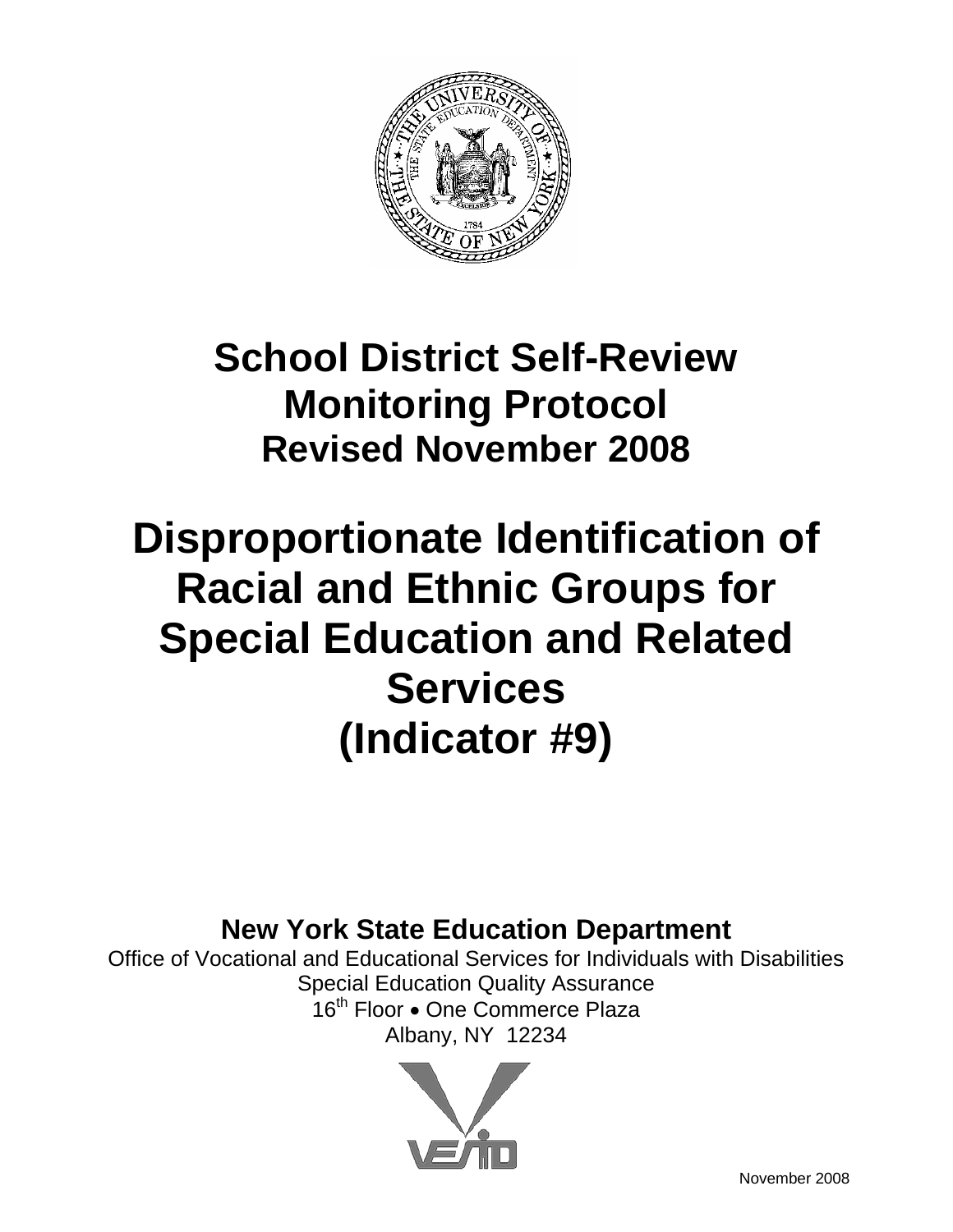## **Table of Contents**

## **Attachments**

|               | Attachment 1: Checklist to Complete the Disproportionality Self-Review Monitoring<br>Protocol |
|---------------|-----------------------------------------------------------------------------------------------|
|               | Attachment 2: School District Self-Review Monitoring Protocol                                 |
|               | Attachment 2A: Part 200 - Regulations of the Commissioner of Education                        |
|               | Section 200.1(zz) – Definitions of Disability Classifications                                 |
|               | Attachment 3: Data Analysis of Students Referred to the Committee on Special                  |
|               | Education                                                                                     |
| Attachment 4: | Individual Student Record Review Form                                                         |
| Attachment 5: | <b>Focused Rubric to Evaluate the CSE Process</b>                                             |
| Attachment 6: | <b>Interview Questions to Identify Improvement Activities</b>                                 |
| Attachment 7: | Disproportionality Self-Review Monitoring Report                                              |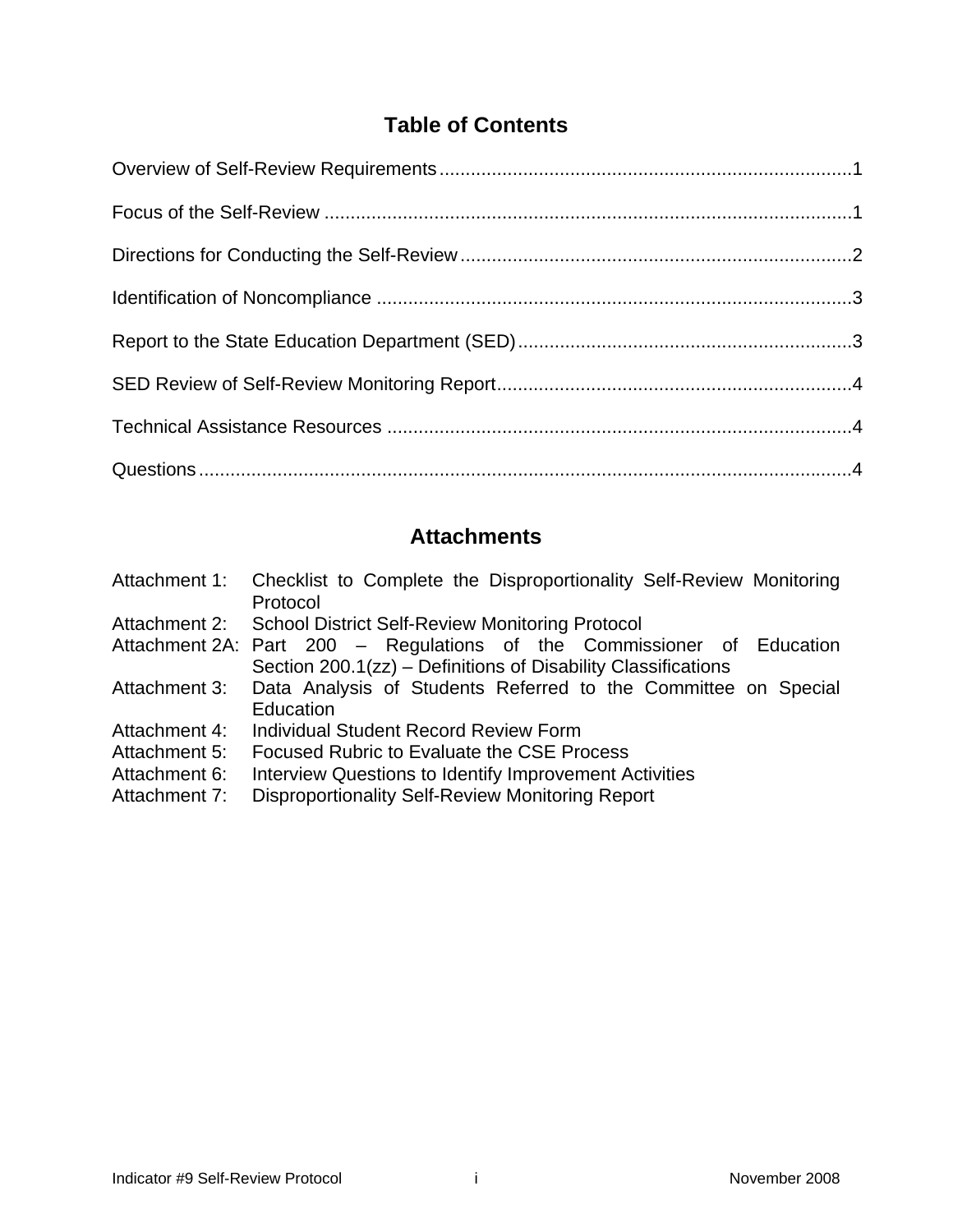## **Self-Review Monitoring Protocol For Districts Identified for Significant Disproportionality Under Indicator #9 of the State Performance Plan**

## **Overview of Self-Review Requirements**

School districts that are identified under federal Indicator #9 of the State Performance Plan by the State Education Department (SED) as having significant disproportionality based on race and ethnicity in the identification of students with disabilities are required to complete this self-review monitoring protocol. School districts must determine if the disproportionate representation of racial and ethnic groups in special education and related services is the result of inappropriate identification through implementation of the district's policies, procedures and practices used in the identification of students with disabilities.

## **Focus of the Self-Review**

The self-review monitoring process is a focused review of a school district's policies, procedures and practices (i.e., implementation of policies and procedures) that most closely relate to the identification of children as students with disabilities.

This review has four focus areas described below:

- **I. School-wide Approaches and Prereferral Interventions.** The Board of Education must have written policy that articulates a school-wide approach to prereferral interventions throughout the district. Both the policy and its implementation will be reviewed in order to determine if there are equitable opportunities for students to receive supportive interventions that enable them to be successful in the general education environment. Procedures and practices will also be analyzed to determine if the policy is implemented in a consistent manner for all students and that students of different racial or ethnic groups are not treated differently in any schools of the district.
- **II. Referral of Students to the Committee on Special Education (CSE).** The practices of the school district will be reviewed to determine if teachers and administrators make appropriate use of prereferral interventions and if student referrals are handled consistently school-wide.
- **III. Individual Evaluations of Students with Disabilities.** The school district's evaluation practices will be reviewed to determine if students of all racial and ethnic groups, and particularly students of the identified group, have received appropriate evaluations. The evaluations must include a variety of assessment tools and strategies to gather relevant functional, developmental and academic information about the student that may assist in determining whether the student is a student with a disability.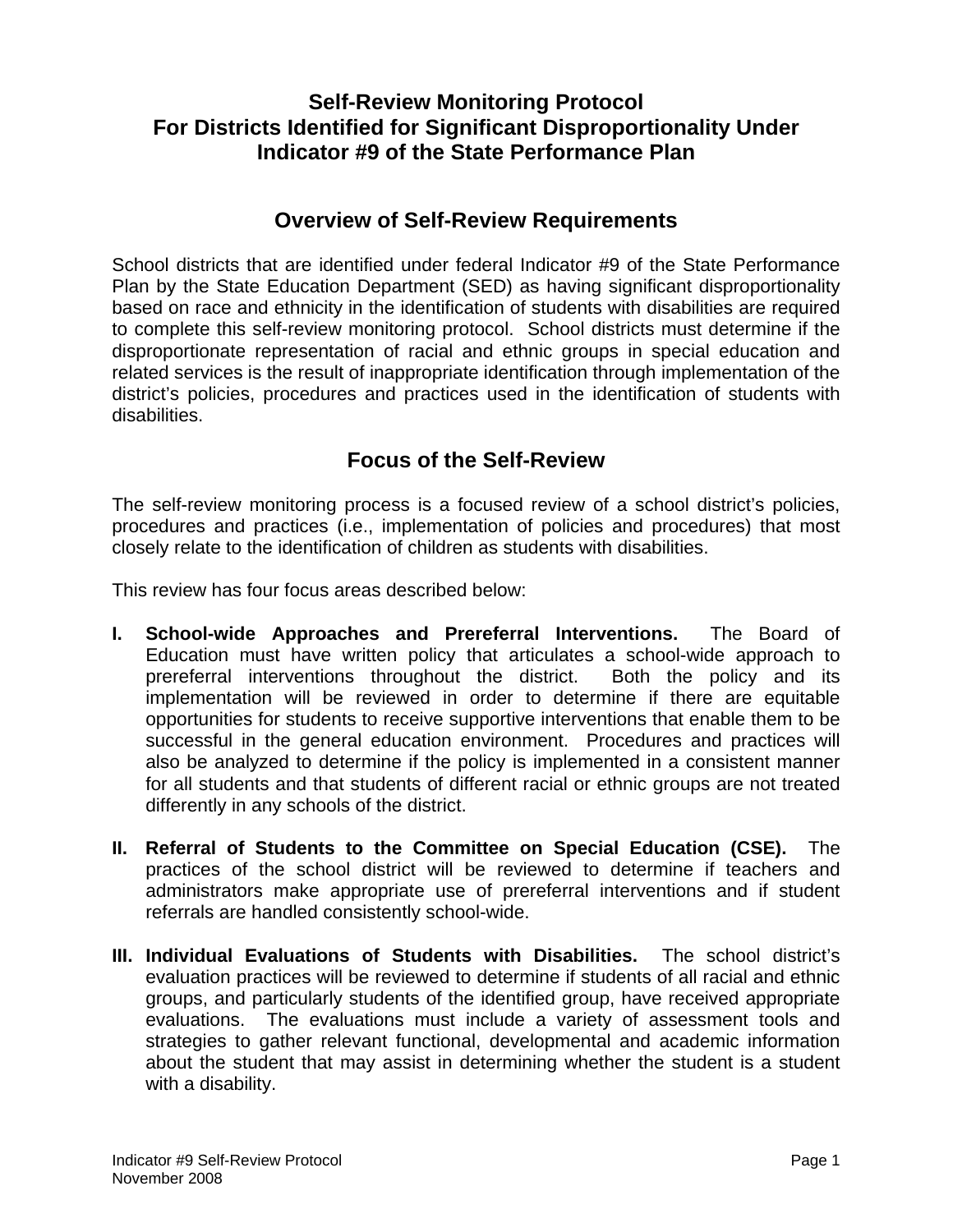**IV. Eligibility Determinations.** The district's CSE process will be examined to determine to what extent students of the identified racial and ethnic groups are provided appropriate instruction and resources to promote learning prior to referral and that the CSE recommendation is based on the students' evaluations.

## **Directions for Completing the Self-Review**

- **Checklist to Complete the Disproportionality Self-Review Monitoring Protocol (Attachment 1)** – This form provides a step-by-step process to complete the selfreview. The district must maintain documentation for every step of the review process for later verification. There are six forms (Attachments 2-7) that must be completed as part of the self-review monitoring process.
- **School District Self-Review Monitoring Protocol (Attachment 2)** This form establishes the protocol to conduct the self-review. The protocol:
	- $\circ$  specifies the regulatory requirements relating to the four focus areas;
	- o identifies documentation (e.g., written policies, data charts, student record reviews, interview summaries, CSE meeting minutes) that must be reviewed; and
	- $\circ$  identifies information to "look for" in reviewing documentation (e.g., consistent application of prereferral interventions for students across all racial/ethnic groups within the district).

 The school district must use this form to guide the self-review and to document its compliance findings in detail and identify, for self-correction purposes, any corrective action and improvement activities needed to address compliance issues. This form is **not submitted to SED**, but should be used to guide the district to selfcorrect compliance issues.

- **Data Analysis of Students Referred to the CSE (Attachment 3)** This chart is used to assist the district in determining if students of the identified racial/ethnic groups in all buildings within the district have had equal access to prereferral interventions and that all students have been treated equally in the referral process. This chart will help the team determine patterns of over- or underutilization of prereferral interventions.
- **Individual Student Record Review (Attachment 4)** This form is used to guide the collection of information from individual student records (i.e., evaluations, IEPs). The School District Self-Review Monitoring Protocol (Attachment 2) should be referenced in determining what documentation in a student's record must be reviewed and what information to look for in the review of that documentation. Using this form, for each regulatory citation for each individual student in the sample, a determination must be made whether the requirement was met or was not met or was not applicable to the individual student. One form should be used for each student record reviewed. Information from these forms is used to determine compliance.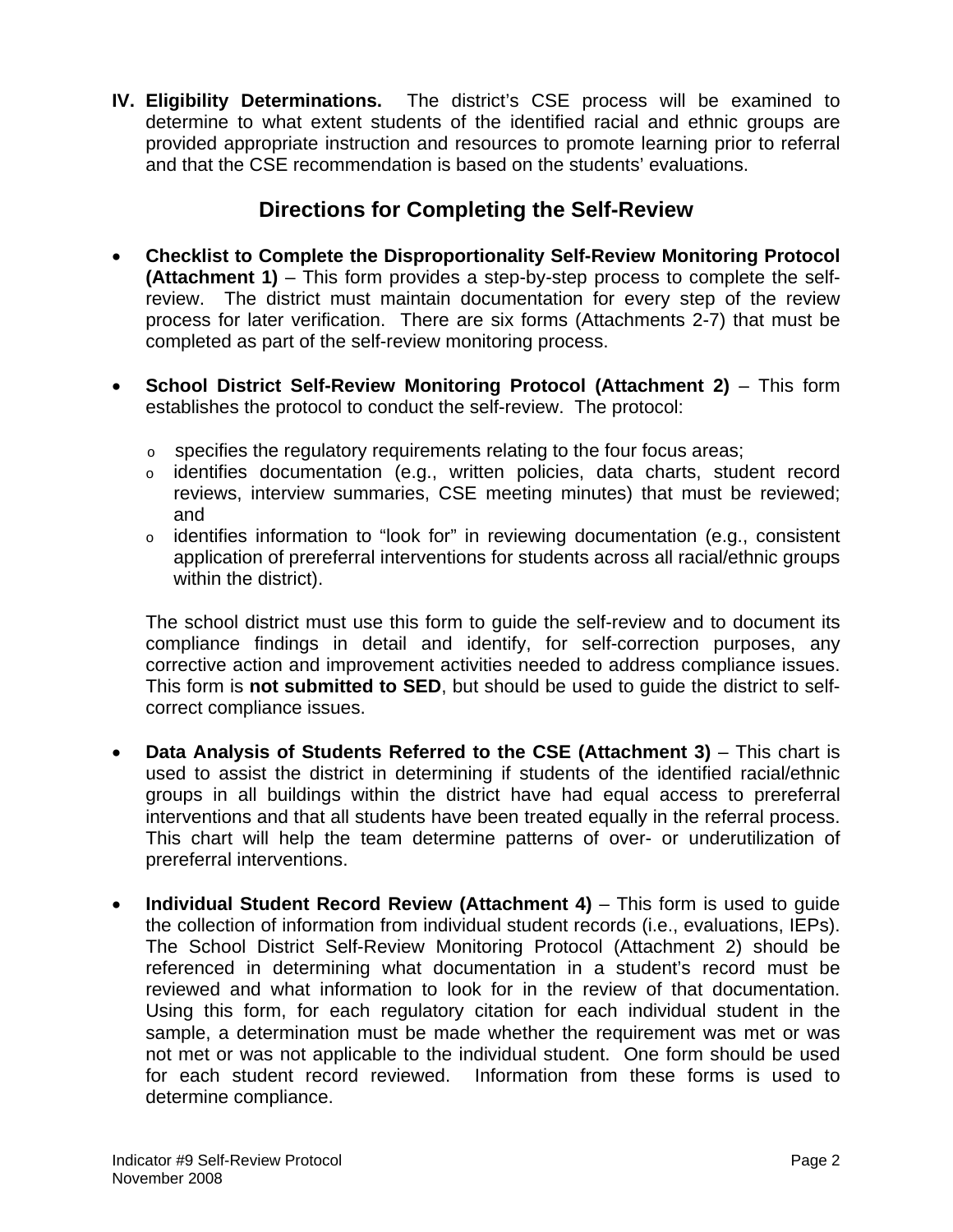- **Focused Rubric to Evaluate the CSE Process (Attachment 5)** This form is used to focus on key decision points during the CSE meeting that affect determination of eligibility. The rubric provides information about how the CSE addresses these key points and if the CSE makes decisions consistently across the district. It may also provide insight into how the CSE decision-making process may or may not contribute to an over- or under-identification of students by race/ethnicity. All instances of "minimally addressed or no evidence" must be reported as noncompliance.
- **Interview Questions to Identify Improvement Activities (Attachment 6)** This form is used to interview staff to identify issues relating to school-wide approaches and prereferral supports and services, referrals of students to the CSE and individual evaluations of students with disabilities. The information learned from staff interviews should assist the team to identify improvement activities. Documentation of improvement activities must be noted in Attachment 2 for any issues needing improvement.
- **Disproportionality Self-Review Monitoring Report (Attachment 7)** This form is a sample of the electronic report the school district will compete to document the results of the district's self-review to SED. For each regulatory requirement, the district must document its findings of compliance or noncompliance.

## **Identification of Noncompliance**

**The team must carefully review all findings from all the documentation and evidence to make its determination of compliance for each regulatory requirement. Any absent or inappropriate policy, procedure or practice must be reported as a noncompliance issue. Please refer to these criteria below when making determinations of compliance/noncompliance.** 

- When fewer than 90 percent of the total number of records reviewed (Attachment 4) show evidence that a particular regulatory requirement has been met, the regulation must be noted as "noncompliant."
- When other required documentation from Attachments 3 and 5 provide evidence of noncompliance, the issue must be reported as "noncompliant."
- In cases where 90 percent or more of the total records reviewed show evidence that a particular requirement has been met, but other evidence from Attachments 3 and/or 5 show findings of noncompliance, the issue must be reported as "noncompliant."

## **Report to the State Education Department (SED)**

**The only documentation to be submitted to SED is the Disproportionality Self-Review Monitoring Report (Attachment 7).** This report must be submitted electronically. To complete this form, go to [http://pd.nysed.gov](http://pd.nysed.gov/) and follow the directions for completion and submission. The district should **NOT** submit the other forms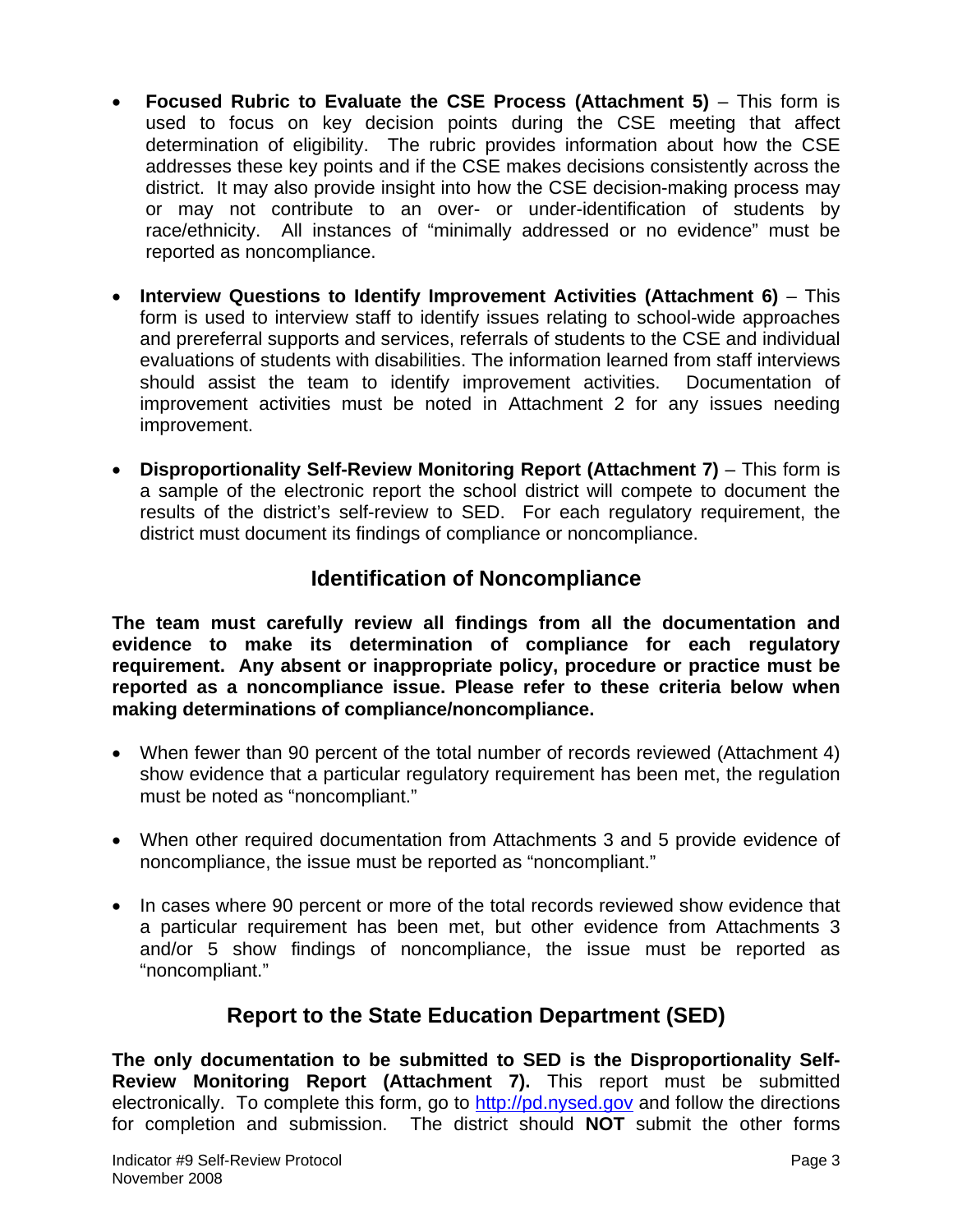completed or the documentation reviewed during the self-review unless requested by SED.

Pursuant to the New York State Archives and Records Administration Records Retention and Disposition Schedule ED-1, the school district must maintain documentation of its review for a period of **seven years**. This documentation is subject to review by SED and, therefore, should be maintained in an easily retrievable and organized manner.

## **SED Review of Self-Review Monitoring Report**

SED will review the Self-Review Monitoring Report and respond as follows:

- 1. If the school district reports to SED that, based on its self-review, the district has not identified any compliance issues relating to its policies, procedures and practices, SED will arrange for a review of that determination.
- 2. If the school district reports to SED that, based on its self-review, the district has one or more compliance issues relating to its policies, procedures and practices, SED will notify the district that it must correct all instances of noncompliance not later than one year from the identification of the issues. SED will periodically contact the school district to ensure that correction of noncompliance has occurred within a year.

### **Technical Assistance Resources**

The following sources may assist you in addressing issues of disproportionate representation by race and ethnicity of students with disabilities receiving special education and related services.

- The Metropolitan Center for Urban Education's Technical Assistance Center on Disproportionality (TAC-D) <http://steinhardt.nyu.edu/metrocenter/tacd.html>
- Special Education Training and Resource Centers (SETRC) <http://www.vesid.nysed.gov/lsn/setrc.htm>
- National Center for Culturally Responsive Educational Systems <http://www.nccrest.org/publications.html>

### **Questions**

Questions regarding the Disproportionality Self-Review Monitoring Protocol may be directed to the Policy Unit at (518) 473-2878 or to the Special Education Quality Assurance Regional Offices at [http://www.vesid.nysed.gov/specialed/quality/](http://www.vesid.nysed.gov/specialed/quality/%0Bqaoffices.htm) [qaoffices.htm](http://www.vesid.nysed.gov/specialed/quality/%0Bqaoffices.htm) .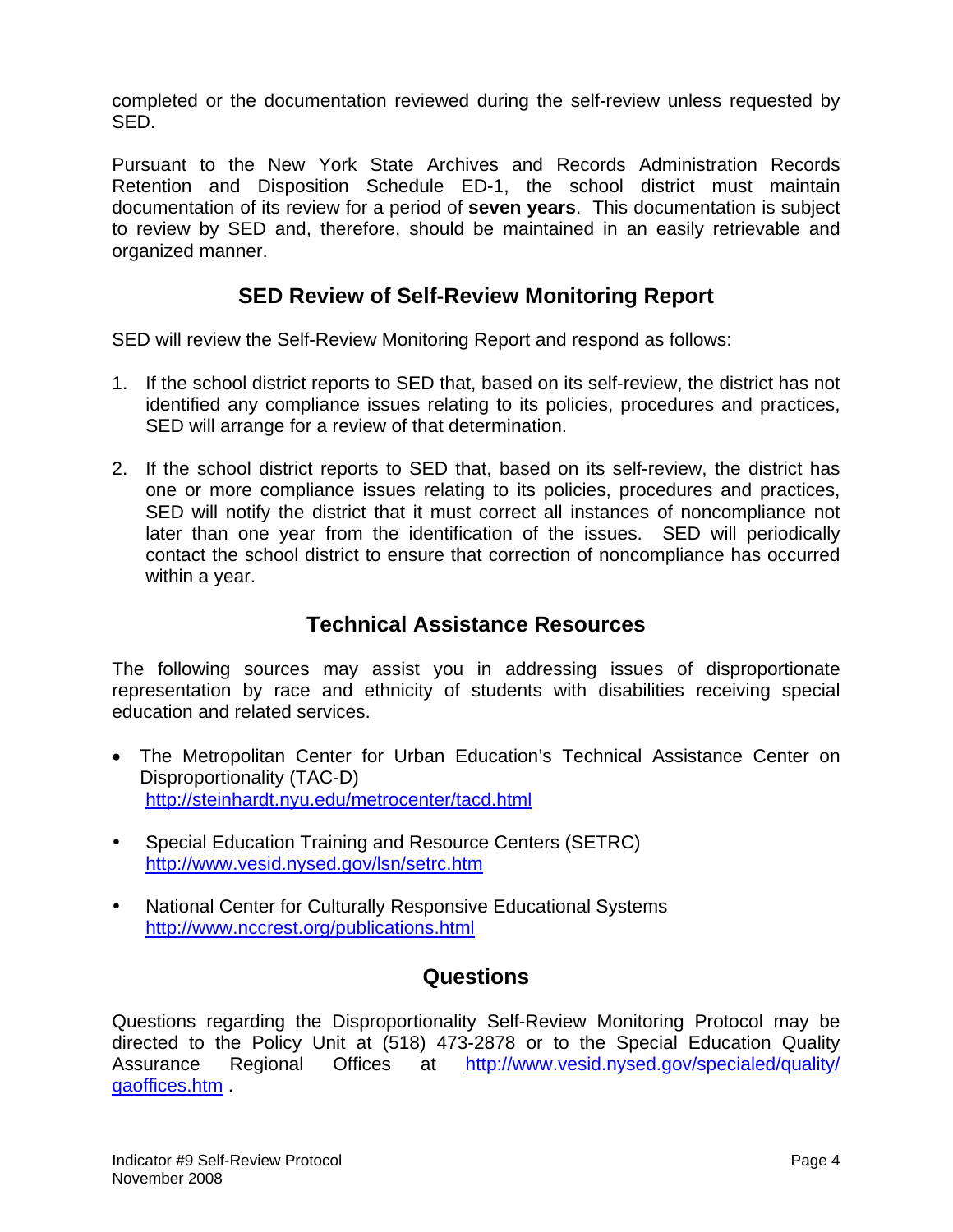## **Checklist to Complete the Disproportionality Self-Review Monitoring Protocol**

| <b>Activity</b>                                                                                                                                                 | <b>Components of the Review</b>                                                                                                                                                                                                                                                                                                                                                                                                                                                                                                                                                                                                                                                                                                                                                                                                                                                                                                                                                                                                                                                                             |
|-----------------------------------------------------------------------------------------------------------------------------------------------------------------|-------------------------------------------------------------------------------------------------------------------------------------------------------------------------------------------------------------------------------------------------------------------------------------------------------------------------------------------------------------------------------------------------------------------------------------------------------------------------------------------------------------------------------------------------------------------------------------------------------------------------------------------------------------------------------------------------------------------------------------------------------------------------------------------------------------------------------------------------------------------------------------------------------------------------------------------------------------------------------------------------------------------------------------------------------------------------------------------------------------|
| 1. School superintendent or<br>designee selects the team<br>members to conduct the self-<br>review                                                              | Identify a team leader for the review process.<br>Select team members, number to be determined by team leader.<br>Suggested team members include: school administrator, special<br>education teacher, general education teacher, parent of a student<br>with a disability, school psychologist, guidance counselor.<br>To provide objectivity and to benefit from technical assistance<br>during the self-review process, it is strongly recommended that the<br>district invite someone from outside the district such as a SETRC<br>specialist and one or more representatives of a diverse racial or<br>ethnic background from the community to participate in the self-<br>review.                                                                                                                                                                                                                                                                                                                                                                                                                      |
| 2. Conduct an initial meeting of<br>the review team to discuss<br>timelines for the review and the<br>process to review and collect<br>the required information | Assign staff responsible to:<br>$\bullet$<br>o Identify the sample of students and analyze data (Attachment<br>3).<br>o Ensure the sample of students is sufficient, and complete the<br>student record reviews (Attachment 4).<br>o Complete "Focused Rubric to Evaluate the CSE Process"<br>(Attachment 5).<br>o Plan for and conduct staff interviews (Attachment 6).<br>Identify the process to complete the self-review and due dates.<br>Establish meeting dates to review the results.                                                                                                                                                                                                                                                                                                                                                                                                                                                                                                                                                                                                               |
| 3. Identify other sources of data<br>and information that must be<br>reviewed                                                                                   | The self-review protocol is designed to respond to district-wide data.<br>Depending on the depth of the district's needs, the review team may<br>find it necessary to review its building data to identify which buildings<br>of the district are disproportionately over identifying students.                                                                                                                                                                                                                                                                                                                                                                                                                                                                                                                                                                                                                                                                                                                                                                                                             |
| 4. Select a sample of student<br>records to be reviewed                                                                                                         | For use with Attachment 3 - Data Analysis.<br>For each race/ethnicity group where the data indicated<br>overrepresentation in special education:<br>Compile a list of all students with disabilities referred to the CSE<br>between January 1 of the previous academic year and January 31 of<br>the current academic year (a 13 month period). These dates may be<br>expanded in order to get an adequate number of records needed for<br>representation.<br>• For school districts with 20 or fewer students on this list, review all<br>student records.<br>• For school districts with 21-200 students on this list, randomly<br>select 20 student records.<br>For school districts with more than 200 students on this list,<br>randomly select 30 records.<br>Ensure the sample of student records includes all or a significant<br>$\bullet$<br>number of students from the identified group, and a proportion of<br>other students from other races/ethnicities.<br>Add to the number of records to be reviewed if, based on the<br>record reviews, you are finding inconclusive patterns of policy |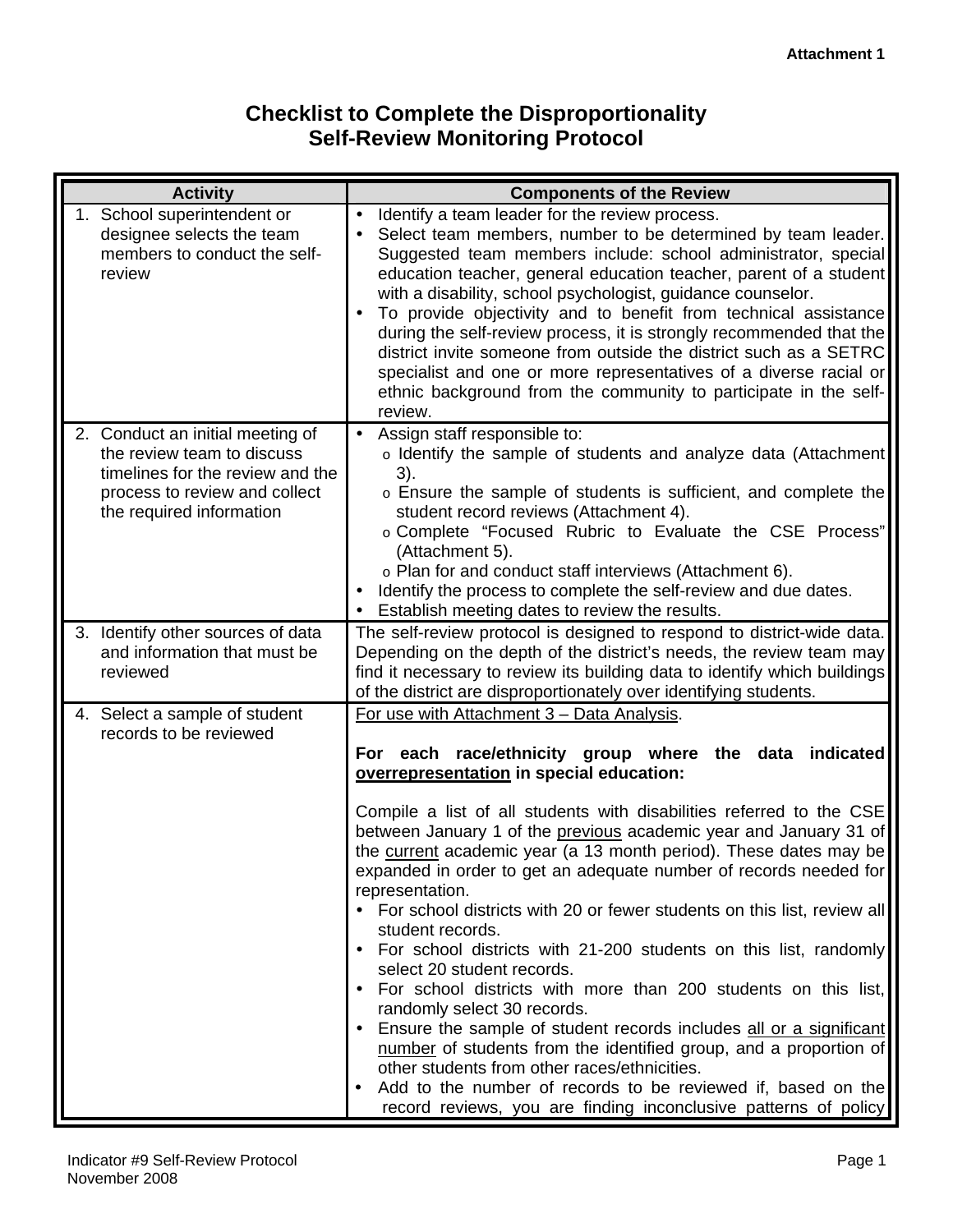| <b>Activity</b>                                                  | <b>Components of the Review</b>                                                                                                                                                                                                                                                                                                     |
|------------------------------------------------------------------|-------------------------------------------------------------------------------------------------------------------------------------------------------------------------------------------------------------------------------------------------------------------------------------------------------------------------------------|
|                                                                  | implementation (i.e., in order to determine compliance at the 90<br>percent or greater level, additional records may need to be<br>reviewed).                                                                                                                                                                                       |
|                                                                  | For each race/ethnicity group where the data indicated under<br>representation in special education:                                                                                                                                                                                                                                |
|                                                                  | Compile a list of all students from the under-represented group<br>without IEPs who scored a 2 or lower on the grades 3-8 English<br>language arts and/or math assessment in the previous academic<br>school year.                                                                                                                  |
|                                                                  | For school districts with 20 or fewer students on this list, review all<br>student records.                                                                                                                                                                                                                                         |
|                                                                  | • For school districts with 21-200 students on this list, randomly<br>select 20 student records.                                                                                                                                                                                                                                    |
|                                                                  | For school districts with more than 200 students on this list,<br>randomly select 30 records.                                                                                                                                                                                                                                       |
|                                                                  | • Ensure the sample of student records includes all or a significant<br>number of students from the identified group, and a proportion of<br>other students from other races/ethnicities.                                                                                                                                           |
|                                                                  | Add to the number of records to be reviewed if, based on the<br>record reviews, you are finding inconclusive patterns of policy                                                                                                                                                                                                     |
|                                                                  | implementation (i.e., in order to determine compliance at the 90<br>percent or greater level, additional records may need to be<br>reviewed).                                                                                                                                                                                       |
|                                                                  | For use with Attachment 4 - Student Record Review. You may use<br>the same student list compiled for use with Attachment 3, but add to<br>the number of records reviewed if additional students are needed to<br>reach the suggested sample.                                                                                        |
| 5. Complete the Self-Review<br><b>Monitoring Protocol</b>        | Complete the self-review monitoring protocol. In order to complete<br><b>School</b><br><b>District</b><br><b>Self-Review</b><br><b>Monitoring</b><br>the<br><b>Protocol</b>                                                                                                                                                         |
|                                                                  | (Attachment 2), the district team must complete the activities<br>contained in Attachments 3, 4 and 5 to obtain the information<br>necessary to make decisions about compliance/noncompliance.<br>In addition, the completion of staff interviews (Attachment 6) will<br>assist the district in determining improvement activities. |
| 6. Complete the Data Analysis on<br>Students Referred to the CSE | Complete Attachment 3. The information from this chart will be<br>important for analysis of focus areas:                                                                                                                                                                                                                            |
|                                                                  | I. School-wide Approaches and Prereferral Interventions<br>II. Referral of Students to the CSE<br>IV. Eligibility Determinations                                                                                                                                                                                                    |
|                                                                  | It will also assist the district team in understanding if its prereferral<br>procedures and practices are contributing to disproportionate<br>identification of students of certain racial and ethnic groups.                                                                                                                       |
| 7. Complete the Individual<br><b>Student Record Review form</b>  | Document findings for each student on the student record review form<br>(Attachment 4). To complete this review, you will need to review                                                                                                                                                                                            |
| for each student                                                 | student evaluations. A summary of individual findings needs to be                                                                                                                                                                                                                                                                   |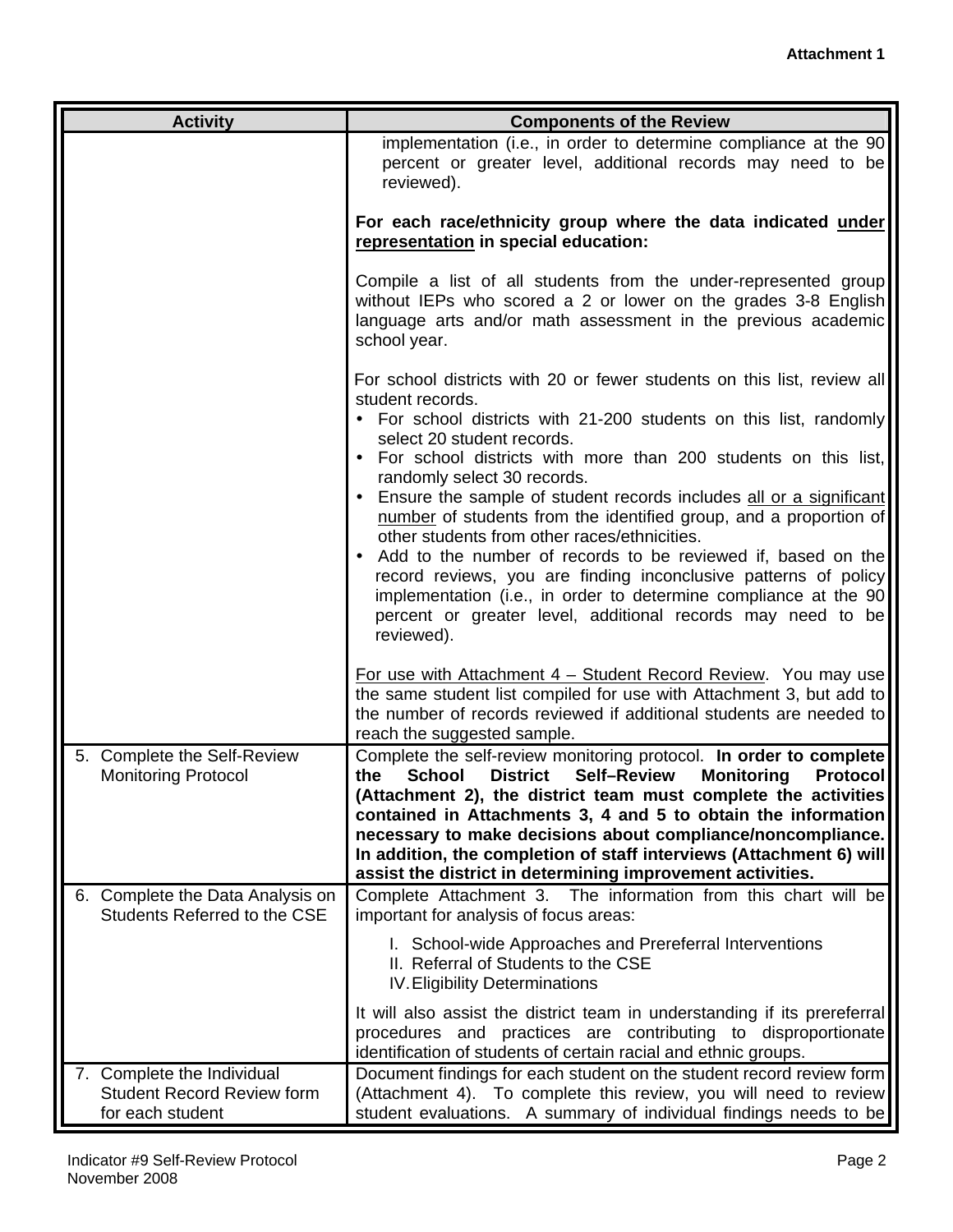| <b>Activity</b>                                                                                                                   | <b>Components of the Review</b>                                                                                                                                                                                                                                                                                                                                                                                                                                                                                                                                                                                                                                                                                                                           |
|-----------------------------------------------------------------------------------------------------------------------------------|-----------------------------------------------------------------------------------------------------------------------------------------------------------------------------------------------------------------------------------------------------------------------------------------------------------------------------------------------------------------------------------------------------------------------------------------------------------------------------------------------------------------------------------------------------------------------------------------------------------------------------------------------------------------------------------------------------------------------------------------------------------|
|                                                                                                                                   | developed. To determine compliance, if 90 percent of the records<br>reviewed are in compliance, then compliance will be achieved for the<br>purposes of this review.                                                                                                                                                                                                                                                                                                                                                                                                                                                                                                                                                                                      |
| 8. Complete the "Focused Rubric<br>to Evaluate the CSE Process"                                                                   | This rubric (Attachment 5) is designed to be used as a tool by the<br>district to assess how the CSE process may affect the<br>disproportionate representation of students of certain racial and<br>ethnic groups receiving special education and related services. The<br>rubric lists five key regulatory requirements affecting eligibility<br>determinations. This tool can be used as an observation or group<br>debriefing form.                                                                                                                                                                                                                                                                                                                    |
| 9. Conduct Staff Interviews                                                                                                       | Interview questions that focus on prereferral, referral to the CSE and<br>evaluation are provided in Attachment 6. Conduct these interviews<br>individually or in groups. Information from these interviews will assist<br>identifying improvement activities to address<br>findings<br>in<br>of<br>noncompliance.                                                                                                                                                                                                                                                                                                                                                                                                                                        |
| 10. Convene a self-review team<br>meeting to discuss the findings                                                                 | Review the results of each applicable focus area of the self-<br>$\bullet$<br>review monitoring protocol (Attachment 2) and document whether<br>the district's policies, procedures and/or practices are compliant<br>or noncompliant with State requirements.<br>The team will review the documentation of evidence collected by<br>the team from the multiple sources identified as "Look at" and use<br>this information in determining if the district is in compliance with<br>the regulatory requirements selected for each of the four focus<br>areas. Each focus area section provides a space for the team to<br>use in summarizing its findings.                                                                                                |
| 11. Analyze the data to identify the<br>specific nature and extent of<br>the areas in need of<br>improvement                      | The team will question and probe data to determine relevant factors<br>relating to disproportionality (e.g., consistent application of prereferral<br>intervention for students across all racial/ethnic groups and in all<br>buildings within the district). On the Self-Review Monitoring Protocol<br>(Attachment 2):<br>Document findings of noncompliance using the forms and criteria<br>provided.<br>Describe the specific details of noncompliance.<br>Identify what must be corrected and how it will be corrected.<br>Set a timetable for correction.<br>All noncompliance must be<br>corrected no later than one year from the date of identification<br>(i.e., date report submitted to SED).<br>Identify and document improvement activities. |
| 12. Submit the complete Self-<br><b>Review Monitoring Report to</b><br>the Superintendent or Chief<br>School Officer for approval | The Superintendent of Schools or Chief School Officer should review<br>the completed self-review protocol to accept responsibility for the<br>accuracy of the compliance report.                                                                                                                                                                                                                                                                                                                                                                                                                                                                                                                                                                          |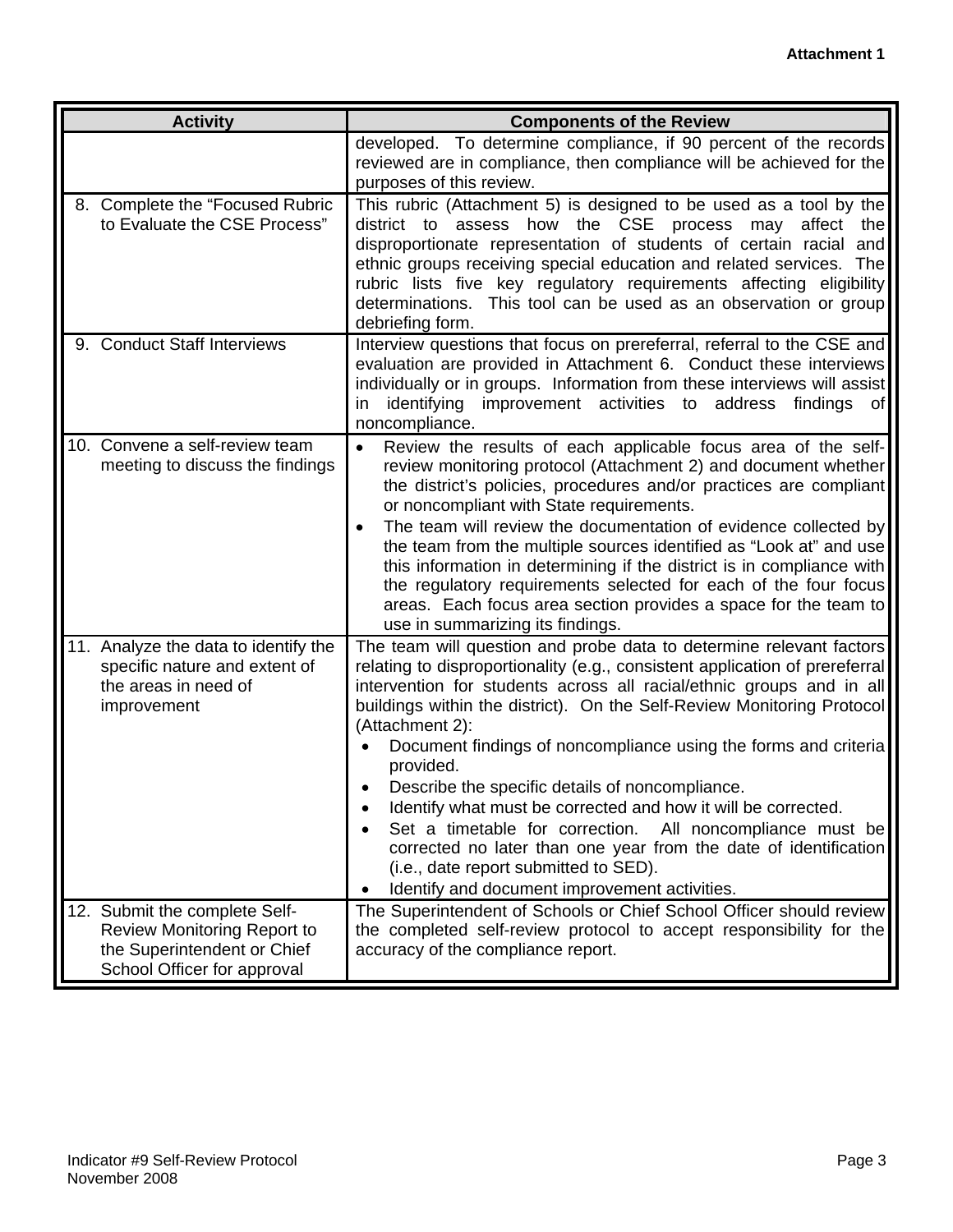| <b>Activity</b>                                        | <b>Components of the Review</b>                                                                                                                        |
|--------------------------------------------------------|--------------------------------------------------------------------------------------------------------------------------------------------------------|
| 13. Submit the Self-Review<br>Monitoring Report to SED | Manner of Submission: Web-based electronic submission<br>To submit this form, go to http://pd.nysed.gov                                                |
|                                                        | The Superintendent of Schools or Chief School Officer of the school<br>district must verify that the report provides accurate data and<br>information. |
|                                                        | Print the report after submitting to SED for record-keeping purposes.                                                                                  |

**Maintain all documentation used to complete the self-review for seven years. Records should be retained in an organized and easily retrievable format. All documentation is subject to SED review.**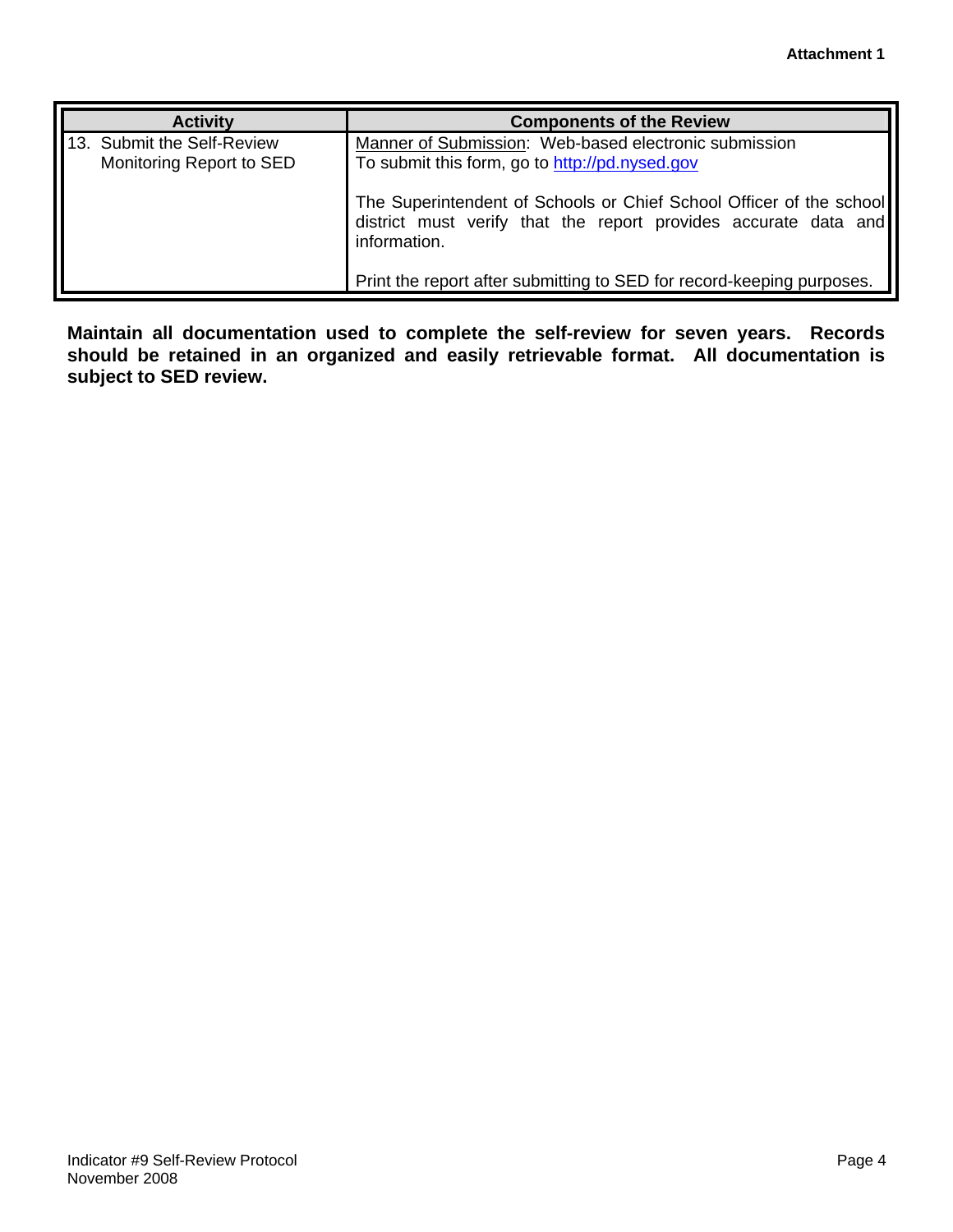## **SCHOOL DISTRICT SELF-REVIEW MONITORING PROTOCOL**

| <b>School District:</b>                        |            |                     |        |
|------------------------------------------------|------------|---------------------|--------|
| <b>Form Completed By:</b>                      | Name/Title | <b>Phone Number</b> | E-mail |
| <b>Date Review Completed:</b>                  |            |                     |        |
| Team Members Participating in the Self-Review: |            |                     |        |
|                                                |            |                     |        |
|                                                |            |                     |        |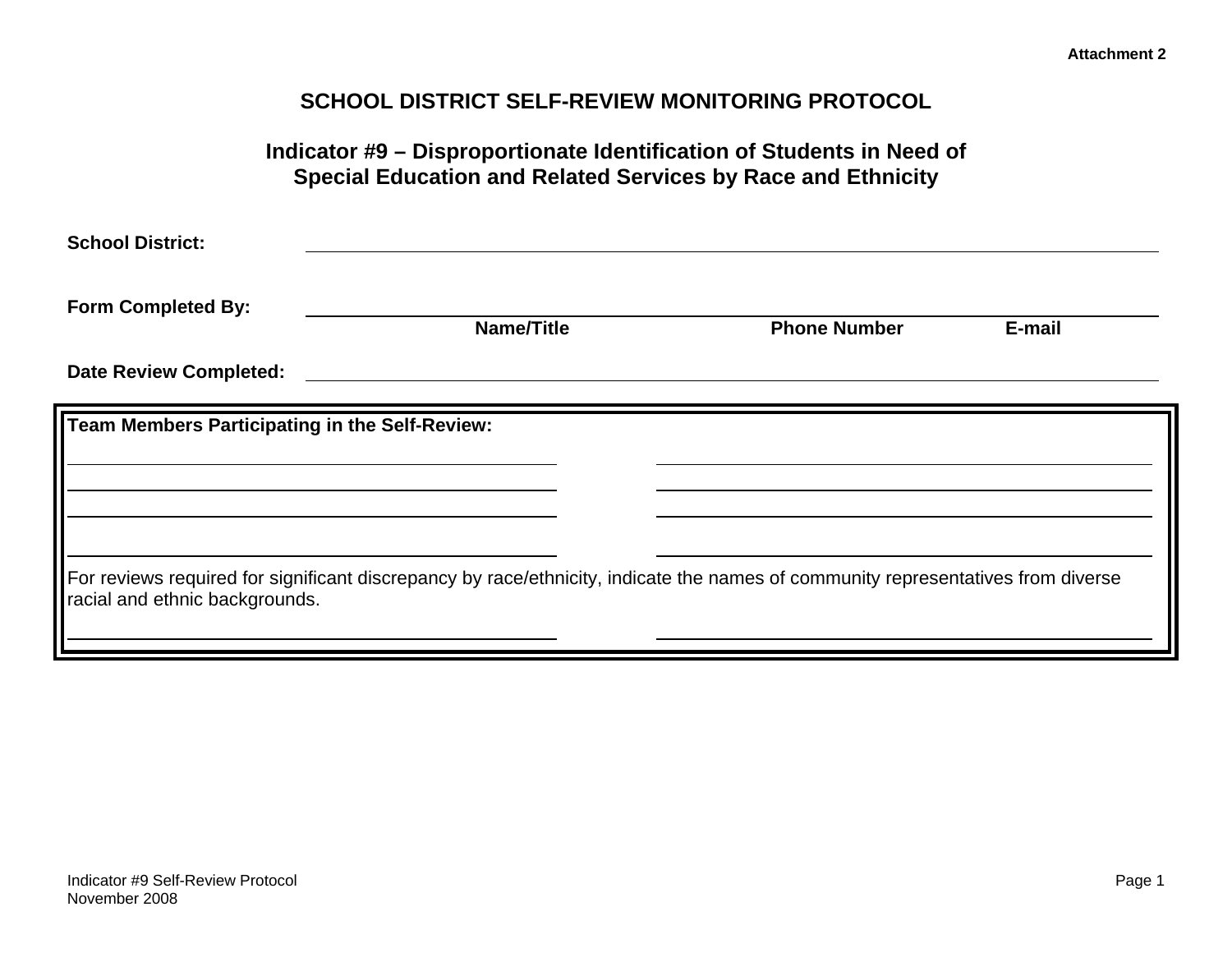## **Directions SCHOOL DISTRICT SELF-REVIEW MONITORING PROTOCOL**

 This form (Attachment 2) establishes the protocol to conduct the self-review. The district must conduct a review of each focus area as identified on this protocol. Each section of the protocol provides the following information:

#### **Four focus areas that must be reviewed**:

- I. School-wide Approaches and Prereferral Interventions
- II. Referral of Students to the CSE
- III. Individual Evaluations of Students with Disabilities
- IV. Eligibility Determinations

**Citation and Issue**: Regulatory requirements are identified that have been determined by SED to be most closely related to having significant disproportionality based on race and ethnicity in the identification of students with disabilities.

**Documentation and Evidence**: For each focus area, the protocol provides a specific list of documentation (information to "look at") and evidence (information to "look for") that must be considered in the district's review of its policies, procedures and practices in the identified focus area.

**Determination of Compliance Y (Yes) or N (No)**: A notation of Y indicates that the district is in compliance with the specific regulatory requirement. A notation of N indicates that the district is not in compliance with the regulatory requirement. The determination of compliance for some issues may be able to be made based solely on the review of individual student records. For other issues, the school district may need to consider other sources of documentation as well, as indicated on the protocol.

As applicable to each regulatory citation:

#### • **Determination of Y (compliance):**

- <sup>o</sup> 90 percent or more of the total number of records reviewed (Attachment 4) show evidence that a particular regulatory requirement has been met (i.e., marked "Y" or "NA"); **and**
- <sup>o</sup> Other required documentation from Attachments 3 and 5 provide evidence of compliance.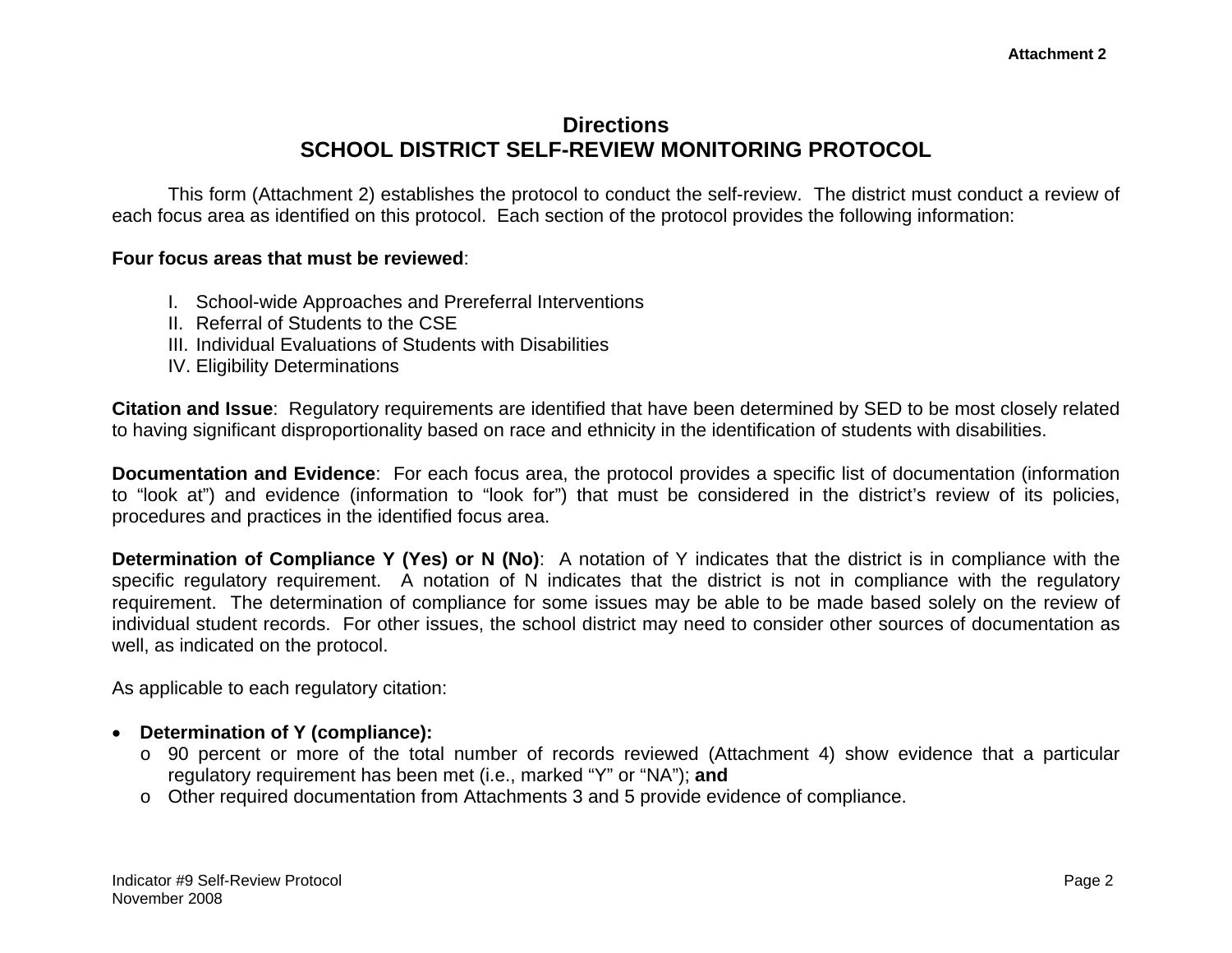#### • **Determination of "N" (noncompliance):**

- <sup>o</sup> Fewer than 90 percent of the total number of records reviewed (Attachment 4) show evidence that a particular regulatory requirement has been met' **or**
- <sup>o</sup> Other required documentation from Attachments 3 and 5 provide evidence of noncompliance.
- <sup>o</sup> In cases where 90 percent or more of the total records reviewed show evidence that a particular requirement has been met, but other evidence from Attachments 3 and/or 5 show findings of noncompliance.

#### **The team should carefully review all findings from all the documentation and evidence to make its determination of compliance for each regulatory requirement.**

**Findings**: This section is to be used to document the specific details of its findings that would identify issues of inappropriate policies, procedures and or practices.

- As examples:
	- <sup>o</sup> "70 percent of the records reviewed showed evidence that assessments were administered in the student's native language."
	- <sup>o</sup> A review of the CSE decision-making process in five out of seven instances showed the report of the student's evaluation was not discussed in determining if the student had a disability.

In these examples, findings of noncompliance must be made.

**Corrective Actions and Improvement Activities**: The team must identify any corrective actions necessary to correct identified compliance issues. The district should also note any improvement activities necessary in the identified focus area, whether related to a compliance finding or not, to address the school district's significant disproportionality based on race and ethnicity in the identification of students with disabilities.

**This form (Attachment 2) must be kept on file by the school district and is not submitted to SED unless requested.**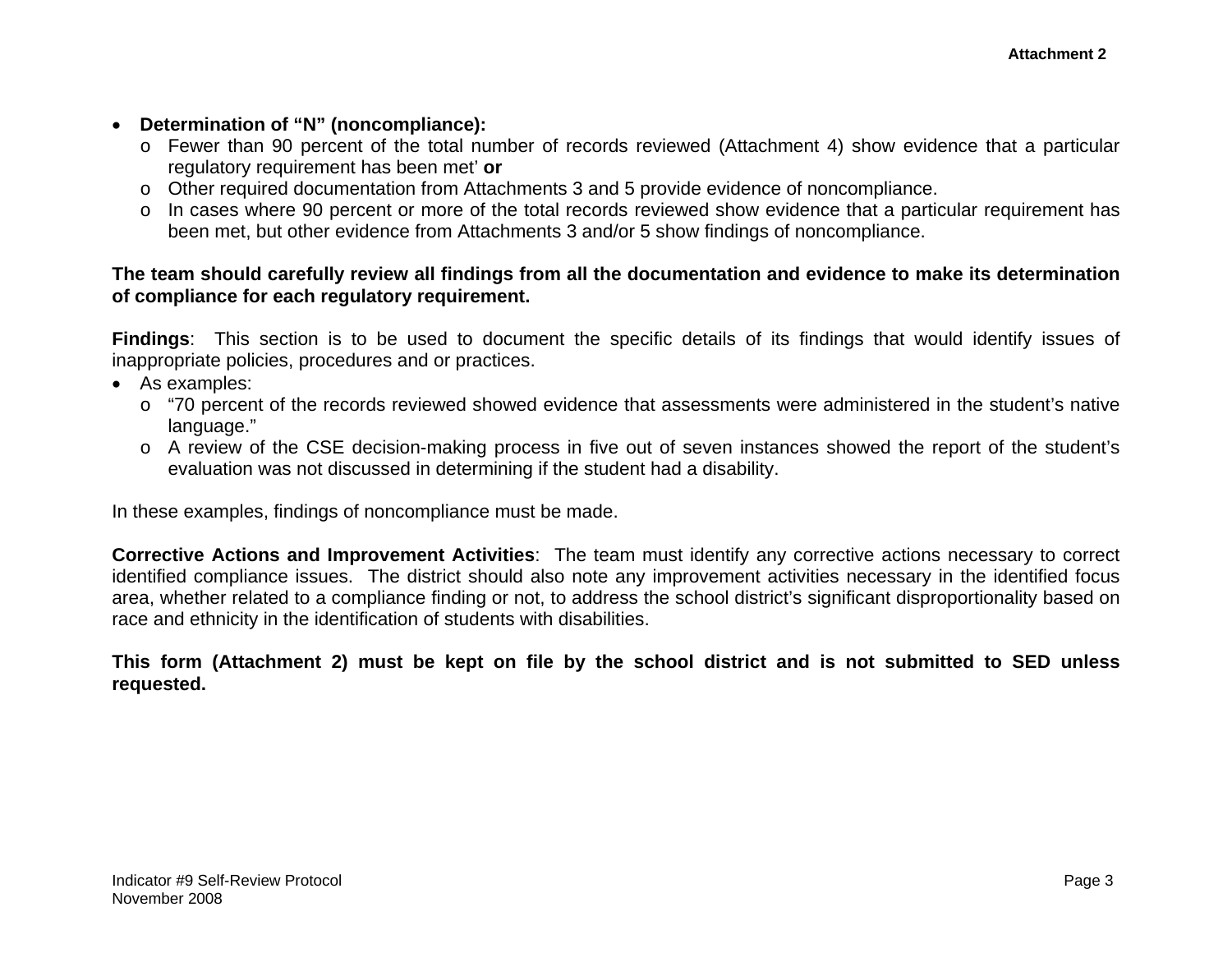#### **I. School-wide Approaches and Prereferral Interventions**

The Board of Education's written policy for school-wide approaches and prereferral interventions will be reviewed to determine if it:

- provides equitable opportunities to provide supportive interventions that allow a student to be successful in the general education environment, and
- is implemented in a consistent manner for all students in all schools of the district.

| <b>Citation</b><br>$(8$ NYCRR) | <b>Issue</b>                                                                                                                                                                                                                                                                                                                                                                                                          |                                                                                                                                                                                                                                                                                                                                                                                                                                                                                                                                                                                                                                                                                                                                                             |  |  |  |  |  |  |
|--------------------------------|-----------------------------------------------------------------------------------------------------------------------------------------------------------------------------------------------------------------------------------------------------------------------------------------------------------------------------------------------------------------------------------------------------------------------|-------------------------------------------------------------------------------------------------------------------------------------------------------------------------------------------------------------------------------------------------------------------------------------------------------------------------------------------------------------------------------------------------------------------------------------------------------------------------------------------------------------------------------------------------------------------------------------------------------------------------------------------------------------------------------------------------------------------------------------------------------------|--|--|--|--|--|--|
| $\S200.2(b)(7)$                | Each Board of Education shall adopt written policy that establishes a plan and policies for implementing<br>school-wide approaches and prereferral interventions in order to remediate a student's performance<br>prior to referral for special education.                                                                                                                                                            |                                                                                                                                                                                                                                                                                                                                                                                                                                                                                                                                                                                                                                                                                                                                                             |  |  |  |  |  |  |
|                                | <b>Documentation</b>                                                                                                                                                                                                                                                                                                                                                                                                  | <b>Evidence</b>                                                                                                                                                                                                                                                                                                                                                                                                                                                                                                                                                                                                                                                                                                                                             |  |  |  |  |  |  |
| Look at:                       | Written Board of Education plan and policy for school-wide<br>approaches and prereferral interventions<br>Building procedures implementing Board of Education policy<br>Data Analysis of Students Referred to the CSE (Attachment 3)<br>Available resources for prereferral interventions / early intervening<br>services school-wide and by building<br>Interviews to identify improvement activities (Attachment 6) | Look for evidence of:<br>Consistent implementation of policy district-wide through:<br>o staff knowledge and use of the district's prereferral intervention<br>system;<br>alignment of building procedures to district's policy;<br>$\circ$<br>patterns of data showing an over- or under-utilization of<br>$\circ$<br>prereferral interventions for students by racial/ethnic groups;<br>prereferral interventions are available to all students by type,<br>degree and frequency across all racial and ethnic groups.<br>Discrepancies in the type of prereferral supports available to<br>students by building.<br>Resolution of behavioral/academic difficulties of under-represented<br>groups as a result of pre-referral/early intervening services. |  |  |  |  |  |  |

**Please note: The Data Analysis of Students Referred to the CSE (Attachment 3) must be completed to determine compliance/noncompliance for this focus area.**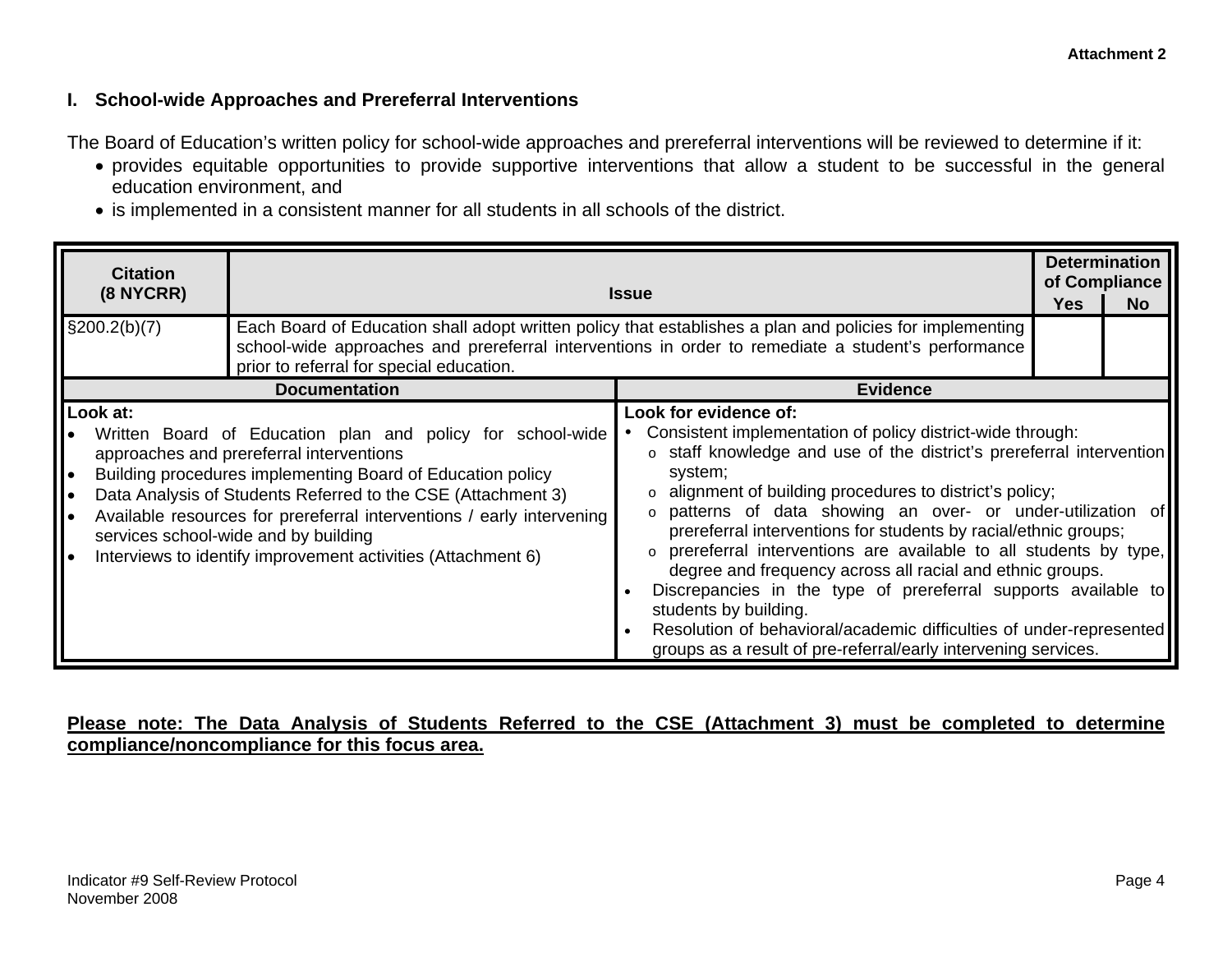|                           |  |  |  | <b>Findings</b>                                                                         |
|---------------------------|--|--|--|-----------------------------------------------------------------------------------------|
| procedures and practices: |  |  |  | Description of specific details of noncompliance in policy, Corrective Action required: |
|                           |  |  |  | Improvement activities recommended:                                                     |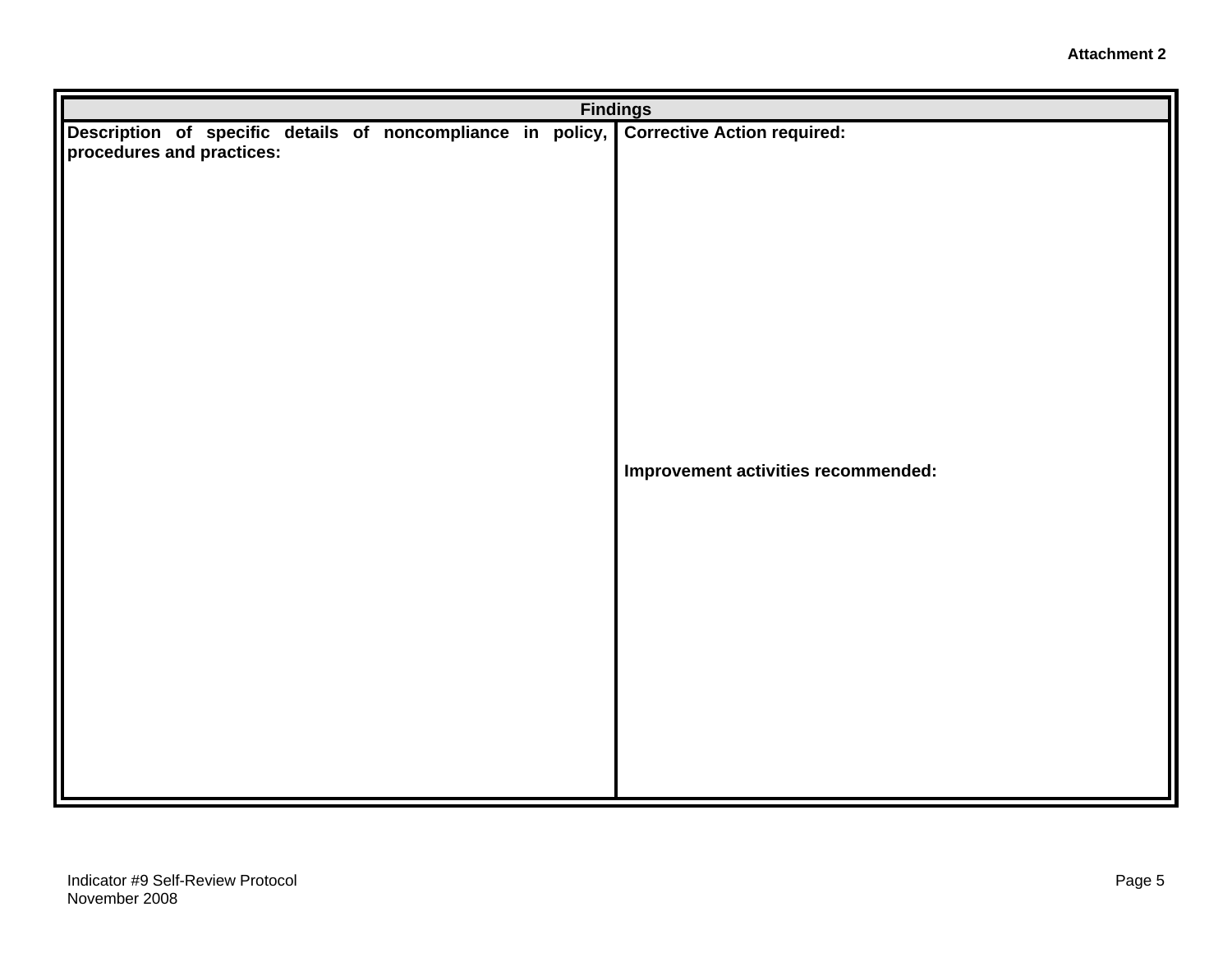#### **II. Referral of Students to the CSE**

The practices of the school district will be reviewed to determine if prereferral interventions are consistently available to all students prior to referral to the CSE.

| <b>Citation</b><br>$(8$ NYCRR)                                                                                                                                                                                                                                                                                                                                                         | <b>Determination</b><br>of Compliance<br><b>Issue</b>                                                                                                                                                                                                                                        |                                                                                                                                                                                                                                                                                                                                                                                                                                                         |     |            |  |  |  |
|----------------------------------------------------------------------------------------------------------------------------------------------------------------------------------------------------------------------------------------------------------------------------------------------------------------------------------------------------------------------------------------|----------------------------------------------------------------------------------------------------------------------------------------------------------------------------------------------------------------------------------------------------------------------------------------------|---------------------------------------------------------------------------------------------------------------------------------------------------------------------------------------------------------------------------------------------------------------------------------------------------------------------------------------------------------------------------------------------------------------------------------------------------------|-----|------------|--|--|--|
|                                                                                                                                                                                                                                                                                                                                                                                        |                                                                                                                                                                                                                                                                                              |                                                                                                                                                                                                                                                                                                                                                                                                                                                         |     |            |  |  |  |
| $\S200.4(a)(2)$                                                                                                                                                                                                                                                                                                                                                                        | A request for a referral submitted by persons other than the parent, student or a judicial officer shall:                                                                                                                                                                                    |                                                                                                                                                                                                                                                                                                                                                                                                                                                         |     |            |  |  |  |
| $\S200.4(a)(2)(i)$                                                                                                                                                                                                                                                                                                                                                                     | referral is based that may be in the possession of the person submitting the referral.                                                                                                                                                                                                       | state the reasons for the referral and include any test results, records or reports upon which the                                                                                                                                                                                                                                                                                                                                                      |     |            |  |  |  |
| $\S200.4(a)(2)(ii)$                                                                                                                                                                                                                                                                                                                                                                    | describe in writing intervention services, programs or instructional methodologies used to remediate<br>the student's performance prior to referral, including any supplementary aids or support services<br>provided for this purpose, or state the reasons why no such attempts were made. |                                                                                                                                                                                                                                                                                                                                                                                                                                                         |     |            |  |  |  |
| $\S200.4(a)(9)$<br>The building administrator, upon receipt of a referral, may request a meeting with the parent or person<br>in parental relationship to the student, the student, if appropriate, and the person making the referral to<br>determine whether the student would benefit from additional general education support services as an<br>alternative to special education. |                                                                                                                                                                                                                                                                                              |                                                                                                                                                                                                                                                                                                                                                                                                                                                         |     |            |  |  |  |
|                                                                                                                                                                                                                                                                                                                                                                                        | <b>Documentation</b>                                                                                                                                                                                                                                                                         | <b>Evidence</b>                                                                                                                                                                                                                                                                                                                                                                                                                                         |     |            |  |  |  |
| Look at:<br>Written referral<br>$\Omega$<br>$\Omega$                                                                                                                                                                                                                                                                                                                                   | Individual Student Record Review (Attachment 4)<br>Documentation of building principal meetings and agreements<br>to withdraw the referral with documentation of alternative<br>methods to address the child's needs<br>Interviews to identify improvement activities (Attachment 6)         | Look for evidence of:<br>Written referrals include information about reasons for the referral<br>and interventions that were tried or reasons why no such attempts<br>were made.<br>Building administrator's involvement in attempts to ensure that<br>general education support services are considered.<br>General education supports and services<br>interventions are implemented prior to referral regardless of a<br>student's race or ethnicity. | and | behavioral |  |  |  |

#### **Please note: Individual Student Record Review (Attachment 4) must be completed to determine compliance/noncompliance for this focus area.**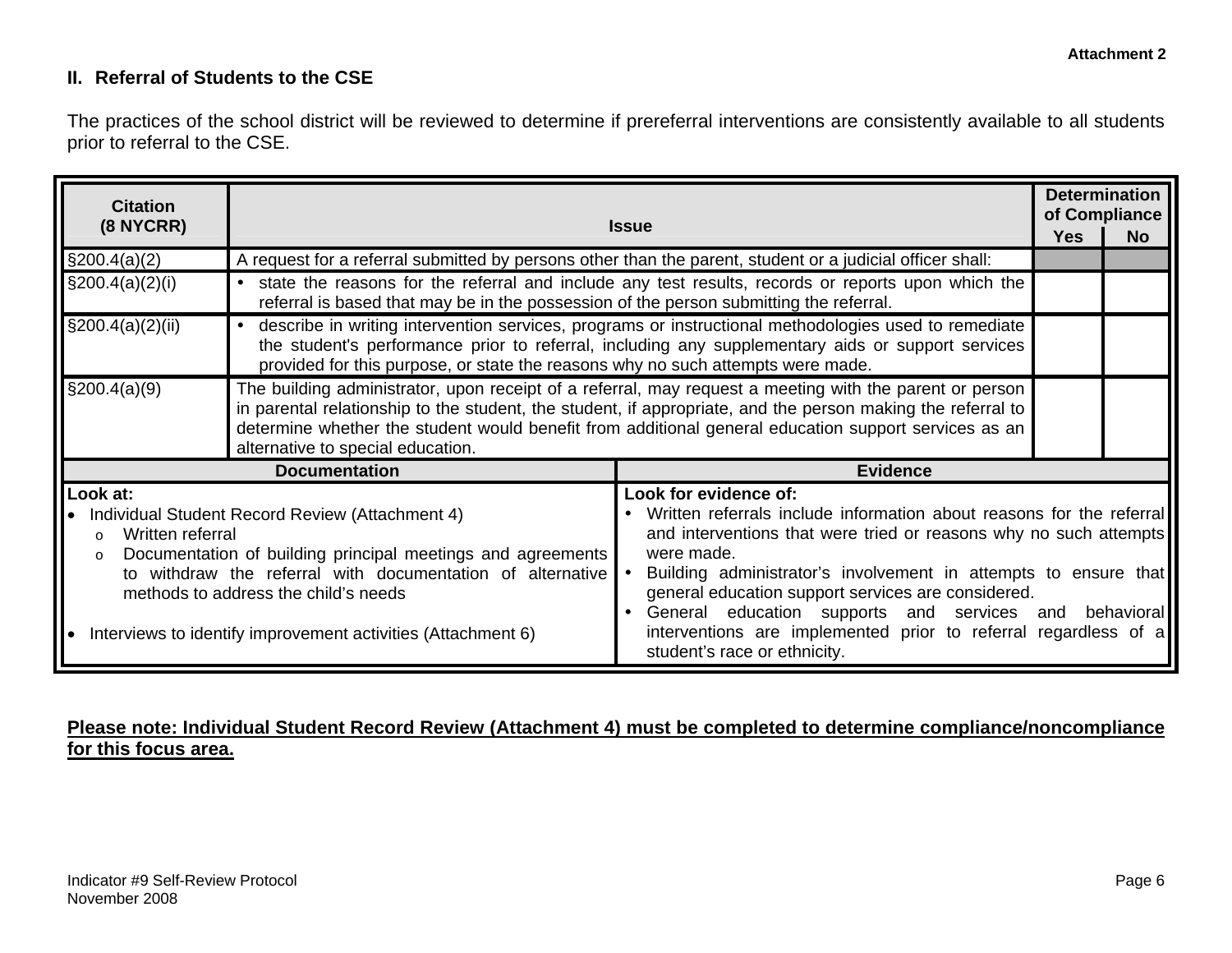|                           | <b>Findings</b> |  |  |  |  |  |  |                                                                                         |  |
|---------------------------|-----------------|--|--|--|--|--|--|-----------------------------------------------------------------------------------------|--|
| procedures and practices: |                 |  |  |  |  |  |  | Description of specific details of noncompliance in policy, Corrective Action required: |  |
|                           |                 |  |  |  |  |  |  | Improvement activities recommended:                                                     |  |

The following chart may be used to calculate the percentage of student records with evidence of compliance. Compile the results based on the results of each record reviewed for each citation (Attachment 4). Consider these results along with other required documentation in making a final compliance determination for this focus area.

| <b>Summary of Individual Student Record Review</b>                                                                                                                                |  |  |  |  |  |  |  |  |
|-----------------------------------------------------------------------------------------------------------------------------------------------------------------------------------|--|--|--|--|--|--|--|--|
| <b>Total Number of Records with</b><br><b>Percentage of Records in</b><br><b>Compliance</b><br><b>Total Number of Records Reviewed</b><br><b>Citation</b><br>a finding of Y or NA |  |  |  |  |  |  |  |  |
| $\S200.4(a)(2)(i)$                                                                                                                                                                |  |  |  |  |  |  |  |  |
| $\S200.4(a)(2)(ii)$                                                                                                                                                               |  |  |  |  |  |  |  |  |
|                                                                                                                                                                                   |  |  |  |  |  |  |  |  |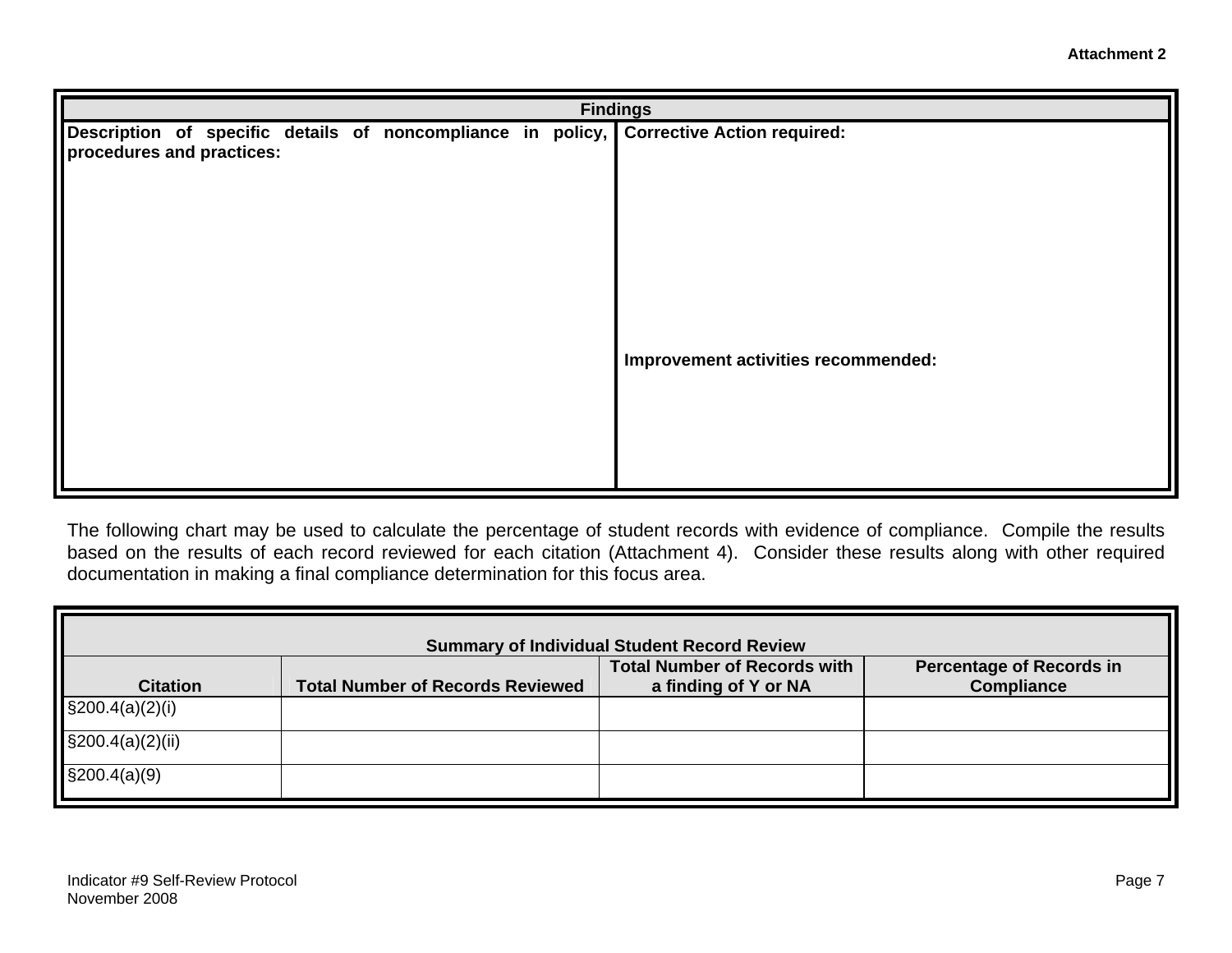#### **III. Individual Evaluations of Students with Disabilities**

The district's evaluation procedures and practices will be reviewed to determine if students of all racial and ethnic groups have received appropriate evaluations that include a variety of assessment tools and strategies to gather relevant functional, development and academic information about the student that may assist in determining whether the student is a student with a disability.

| <b>Citation</b><br>$(8$ NYCRR)    | <b>Issue</b>                                                                                                                                                                                                                                                                                                         |            |           |  |  |
|-----------------------------------|----------------------------------------------------------------------------------------------------------------------------------------------------------------------------------------------------------------------------------------------------------------------------------------------------------------------|------------|-----------|--|--|
|                                   |                                                                                                                                                                                                                                                                                                                      | <b>Yes</b> | <b>No</b> |  |  |
| $\frac{1}{2}$ \$200.4(b)(6)(i)    | Assessments and other evaluation materials used to assess a student under this section:                                                                                                                                                                                                                              |            |           |  |  |
| $\frac{1}{2}$ \$200.4(b)(6)(i)(a) | are provided and administered in the student's native language or other mode of communication and<br>in the form most likely to yield accurate information on what the student knows and can do<br>academically, developmentally and functionally, unless it is clearly not feasible to so provide or<br>administer; |            |           |  |  |
| $\frac{1}{2}$ \$200.4(b)(6)(i)(b) | are used for purposes for which the assessments or measures are valid and reliable;                                                                                                                                                                                                                                  |            |           |  |  |
| $\frac{1}{2}$ \$200.4(b)(6)(i)(c) | are administered by trained and knowledgeable personnel in accordance with the instruction<br>provided by those who developed such assessments; and                                                                                                                                                                  |            |           |  |  |
| $\frac{200.4(b)(6)(i)(d)}{}$      | are selected and administered so as not to be discriminatory on a racial or cultural basis.                                                                                                                                                                                                                          |            |           |  |  |
| $\frac{1}{2}$ \$200.4(b)(6)(v)    | No single measure or assessment is used as the sole criterion for determining whether a student is a<br>student with a disability or for determining an appropriate educational program for a student.                                                                                                               |            |           |  |  |
| $\sqrt{\frac{200.4(b)}{6}}$ (vii) | The student is assessed in all areas related to the suspected disability, including, where appropriate,<br>health, vision, hearing, social and emotional status, general intelligence, academic performance,<br>vocational skills, communicative status and motor abilities.                                         |            |           |  |  |
| $\frac{1}{2}$ \$200.4(b)(6)(xvi)  | Materials and procedures used to assess a student with limited English proficiency are selected and<br>administered to ensure that they measure the extent to which the student has a disability and needs<br>special education, rather than measure the student's English language skills.                          |            |           |  |  |

#### **Please note: Individual Student Record Review (Attachment 4) must be completed to determine compliance/noncompliance for this focus area.**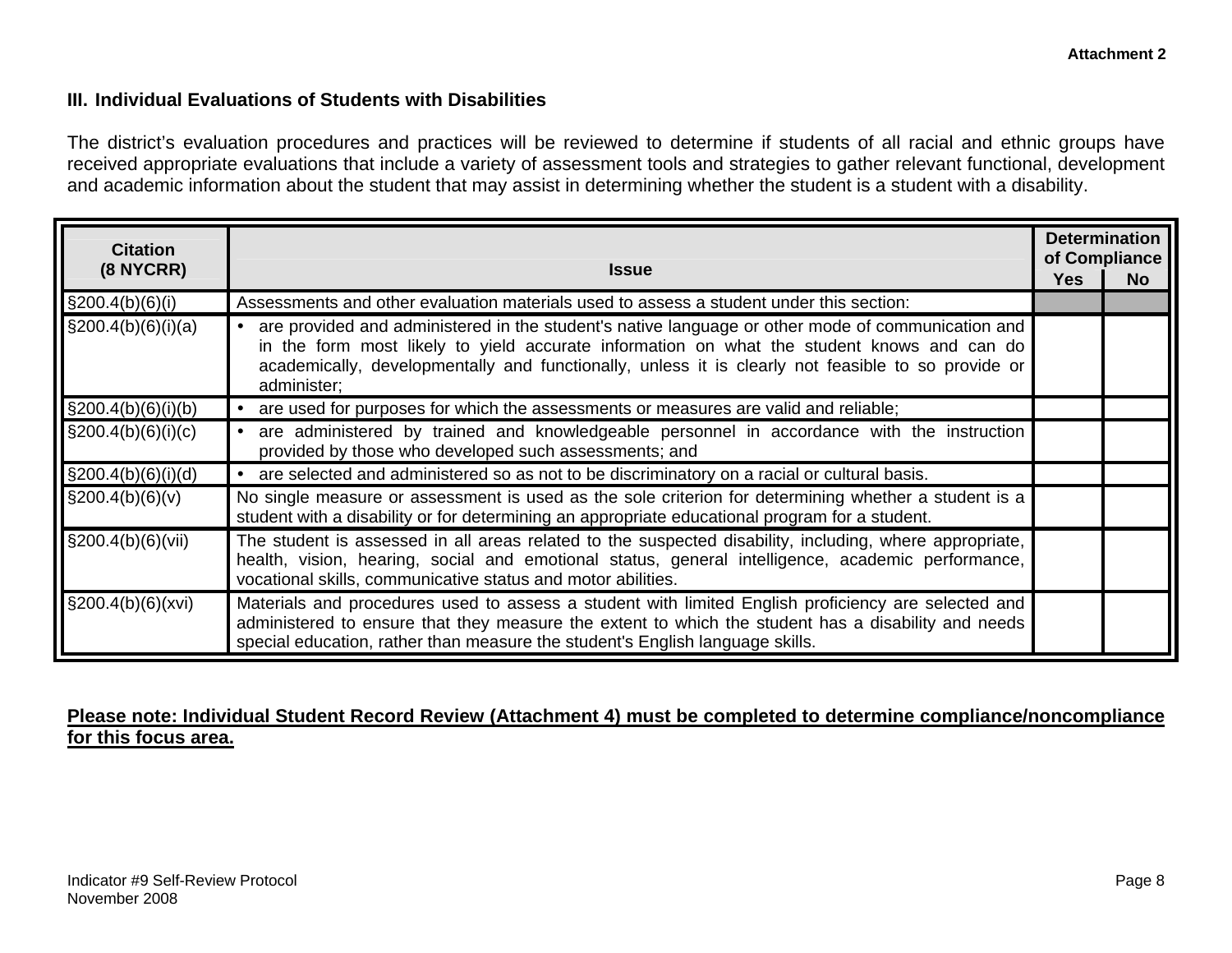| <b>Documentation</b>                                                                                                                                                       | <b>Evidence</b>                                                                                                                                                                                                                                                                                                                                                                                                                                                                                                                                                                                                                                                                                                                                                       |
|----------------------------------------------------------------------------------------------------------------------------------------------------------------------------|-----------------------------------------------------------------------------------------------------------------------------------------------------------------------------------------------------------------------------------------------------------------------------------------------------------------------------------------------------------------------------------------------------------------------------------------------------------------------------------------------------------------------------------------------------------------------------------------------------------------------------------------------------------------------------------------------------------------------------------------------------------------------|
| Look at:<br>Individual Student Record Review (Attachment 4)<br>$\circ$ Individual evaluation reports<br>Staff interviews to identify improvement activities (Attachment 6) | Look for evidence of:<br>Results of the evaluation provide information in all areas related to<br>the suspected disability.<br>Results of the evaluation provide the information necessary to<br>determine disability and need for special education.<br>Assessments and other evaluation materials are in the student's<br>native language or other mode of communication and in the form<br>most likely to provide information on what the student knows and<br>can do academically, developmentally and functionally.<br>• Assessments and other evaluation materials are administered for<br>purposes for which the assessments or measures are valid and<br>reliable.<br>Multiple measures are used to determine if a student is a student<br>with a disability. |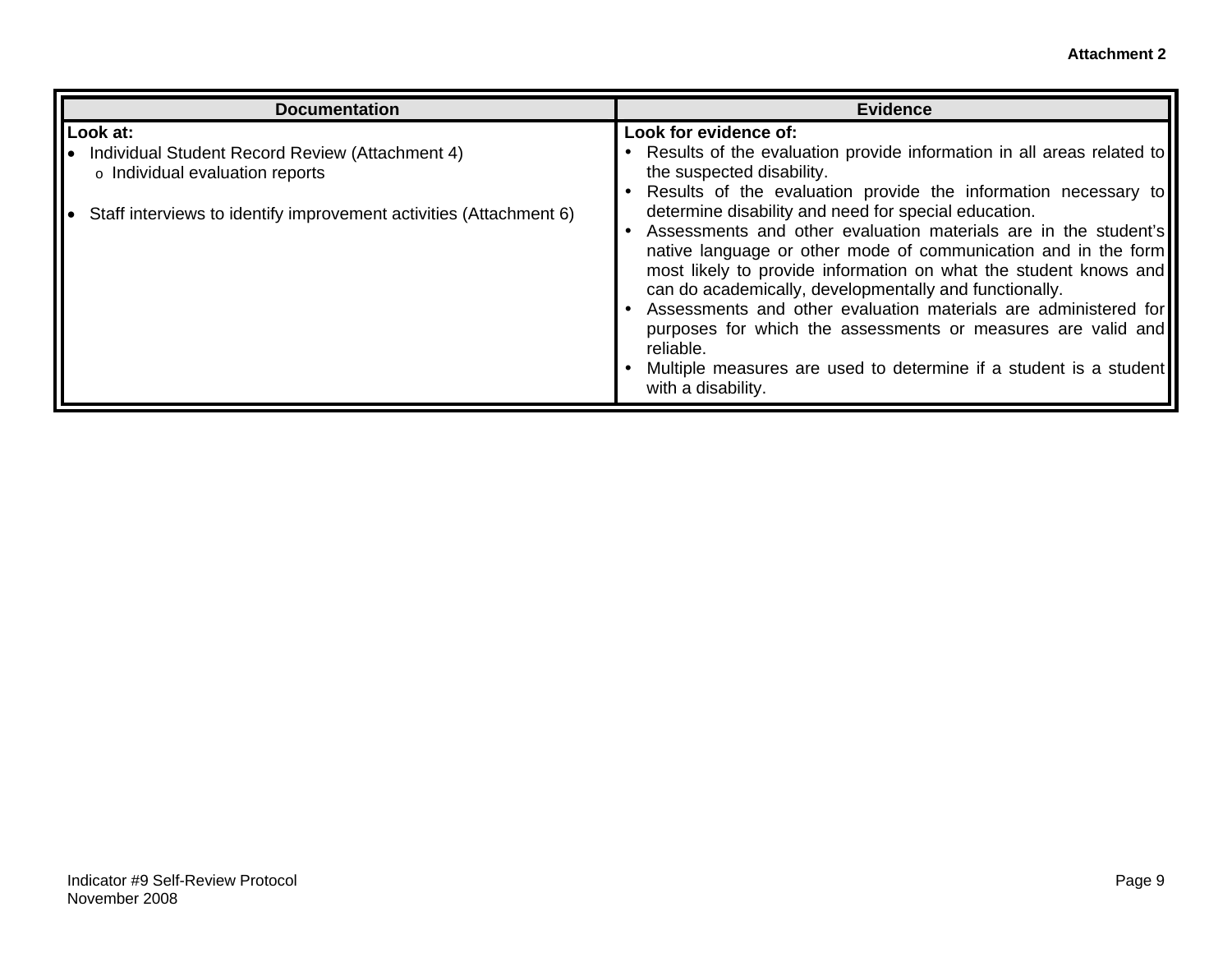|                           |  |  |  | <b>Findings</b>                                                                         |
|---------------------------|--|--|--|-----------------------------------------------------------------------------------------|
|                           |  |  |  | Description of specific details of noncompliance in policy, Corrective Action required: |
| procedures and practices: |  |  |  |                                                                                         |
|                           |  |  |  |                                                                                         |
|                           |  |  |  |                                                                                         |
|                           |  |  |  |                                                                                         |
|                           |  |  |  | Improvement activities recommended:                                                     |
|                           |  |  |  |                                                                                         |
|                           |  |  |  |                                                                                         |
|                           |  |  |  |                                                                                         |
|                           |  |  |  |                                                                                         |
|                           |  |  |  |                                                                                         |
|                           |  |  |  |                                                                                         |

The following chart may be used to calculate the percentage of student records with evidence of compliance. Compile the results based on the results of each record reviewed for each citation (Attachment 4). Consider these results along with other required documentation in making a final compliance determination for this focus area.

| <b>Summary of Individual Student Record Review</b> |                                                   |                                                             |                                     |  |  |  |  |  |
|----------------------------------------------------|---------------------------------------------------|-------------------------------------------------------------|-------------------------------------|--|--|--|--|--|
| <b>Citation</b>                                    | <b>Total Number of Records</b><br><b>Reviewed</b> | <b>Total Number of Records with a</b><br>finding of Y or NA | Percentage of Records in Compliance |  |  |  |  |  |
| $\S200.4(b)(6)(i)(a)$                              |                                                   |                                                             |                                     |  |  |  |  |  |
| $\S200.4(b)(6)(i)(b)$                              |                                                   |                                                             |                                     |  |  |  |  |  |
| $\S200.4(b)(6)(i)(c)$                              |                                                   |                                                             |                                     |  |  |  |  |  |
| $\frac{1}{2}$ (S200.4(b)(6)(i)(d)                  |                                                   |                                                             |                                     |  |  |  |  |  |
| $\S200.4(b)(6)(v)$                                 |                                                   |                                                             |                                     |  |  |  |  |  |
| $\S200.4(b)(6)(vii)$                               |                                                   |                                                             |                                     |  |  |  |  |  |
| $\S200.4(b)(6)(xvi)$                               |                                                   |                                                             |                                     |  |  |  |  |  |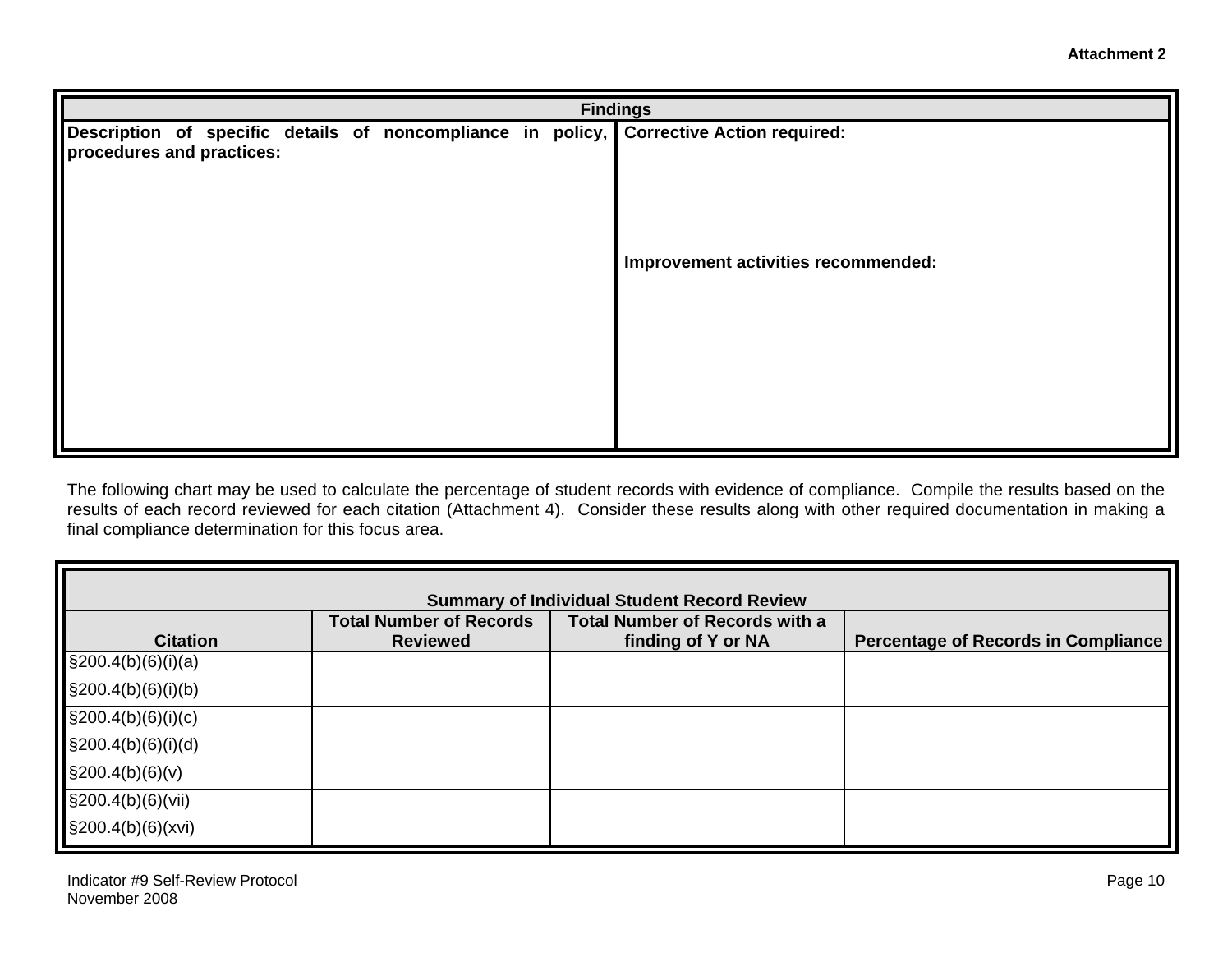#### **IV. Eligibility Determinations**

The district's CSE process to make eligibility determinations will be evaluated to determine to what extent:

- the CSE considers if appropriate instruction and resources to promote learning prior to referral are available to students of different racial and ethnic groups;
- the CSE's recommendation is based on the student's evaluations.

| <b>Citation</b>                                                                                        | <b>Issue</b>                                                                                                                                                                                                                                                           |                                                                                                                                                                                                                                                                                                                                                                                                                                                                                                 |  |  |  |  |
|--------------------------------------------------------------------------------------------------------|------------------------------------------------------------------------------------------------------------------------------------------------------------------------------------------------------------------------------------------------------------------------|-------------------------------------------------------------------------------------------------------------------------------------------------------------------------------------------------------------------------------------------------------------------------------------------------------------------------------------------------------------------------------------------------------------------------------------------------------------------------------------------------|--|--|--|--|
| $(8$ NYCRR)                                                                                            |                                                                                                                                                                                                                                                                        |                                                                                                                                                                                                                                                                                                                                                                                                                                                                                                 |  |  |  |  |
| $\sqrt{200.4(c)}$ (1)                                                                                  | §200.1(zz). (See Attachment 2A)                                                                                                                                                                                                                                        | Upon completing the administration of tests and other evaluation materials, the CSE and other qualified<br>individuals must determine whether the student is a student with a disability, as defined in section                                                                                                                                                                                                                                                                                 |  |  |  |  |
| $\S200.4(c)(2)$                                                                                        | A student shall not be determined eligible for special education if the determinant factor is:                                                                                                                                                                         |                                                                                                                                                                                                                                                                                                                                                                                                                                                                                                 |  |  |  |  |
| $\frac{1}{2}$ (s200.4(c)(2)(i)                                                                         | lack of appropriate instruction in reading, including explicit and systematic instruction in phonemic<br>$\bullet$<br>awareness, phonics, vocabulary development, reading fluency (including oral reading skills) and<br>reading comprehension strategies;             |                                                                                                                                                                                                                                                                                                                                                                                                                                                                                                 |  |  |  |  |
| $\S200.4(c)(2)(ii)$                                                                                    | lack of instruction in math; or<br>$\bullet$                                                                                                                                                                                                                           |                                                                                                                                                                                                                                                                                                                                                                                                                                                                                                 |  |  |  |  |
| $\S200.4(c)(2)(iii)$                                                                                   | limited English proficiency.                                                                                                                                                                                                                                           |                                                                                                                                                                                                                                                                                                                                                                                                                                                                                                 |  |  |  |  |
| \$200.4(d)                                                                                             | Prior to the development of the recommendation, the Committee shall ensure that the appropriateness<br>of the resources of the general education program, including educationally related support services and<br>academic intervention services, has been considered. |                                                                                                                                                                                                                                                                                                                                                                                                                                                                                                 |  |  |  |  |
|                                                                                                        | <b>Documentation</b>                                                                                                                                                                                                                                                   | <b>Evidence</b>                                                                                                                                                                                                                                                                                                                                                                                                                                                                                 |  |  |  |  |
| Look at:<br>Individual evaluations<br>$\Omega$<br><b>IEPs</b><br>$\Omega$<br>Evaluate the CSE Process) | Individual student record reviews (Attachment 4)<br>Debriefing of CSE members (Attachment 5 – Focused Rubric to                                                                                                                                                        | Look for evidence of:<br>The CSE discusses what attempts have been made to provide<br>remedial instruction or other general education support alternatives<br>to special education.<br>Eligibility decisions are based on evaluation data demonstrating that<br>students require special education as defined in regulation and not<br>due to lack of appropriate general education instruction or supports.<br>The CSE considers student evaluations in developing the IEP<br>recommendations. |  |  |  |  |

#### **Please note: Individual Student Record Review (Attachment 4) and Focused Rubric to Evaluate the CSE Process (Attachment 5) must be completed to determine compliance/noncompliance for this focus area.**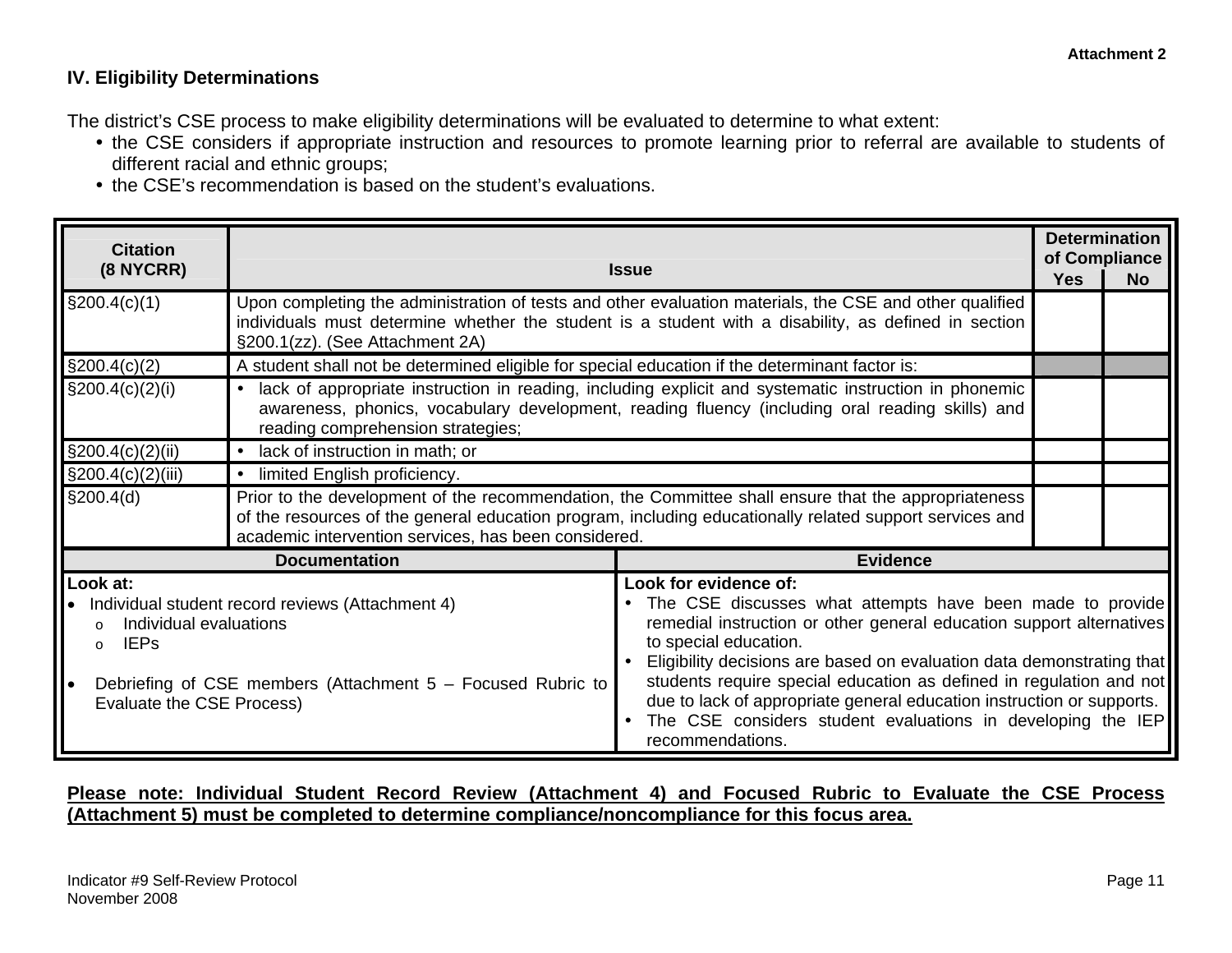| <b>Findings</b>                                                                                                      |                                     |
|----------------------------------------------------------------------------------------------------------------------|-------------------------------------|
| Description of specific details of noncompliance in policy, Corrective Action required:<br>procedures and practices: | Improvement activities recommended: |

The following chart may be used to calculate the percentage of student records with evidence of compliance. Compile the results based on the results of each record reviewed for each citation (Attachment 4). Consider these results along with other required documentation in making a final compliance determination for this focus area.

| <b>Summary of Individual Student Record Review</b> |                                                   |                                                             |                                                      |  |  |  |  |
|----------------------------------------------------|---------------------------------------------------|-------------------------------------------------------------|------------------------------------------------------|--|--|--|--|
| <b>Citation</b>                                    | <b>Total Number of Records</b><br><b>Reviewed</b> | <b>Total Number of Records with a</b><br>finding of Y or NA | <b>Percentage of Records in</b><br><b>Compliance</b> |  |  |  |  |
| $\text{\$}200.4(c)(1)$                             |                                                   |                                                             |                                                      |  |  |  |  |
| $\S 200.4(c)(2)(i)$                                |                                                   |                                                             |                                                      |  |  |  |  |
| $\S200.4(c)(2)(ii)$                                |                                                   |                                                             |                                                      |  |  |  |  |
| $\S 200.4(c)(2)(iii)$                              |                                                   |                                                             |                                                      |  |  |  |  |
| \$200.4(d)                                         |                                                   |                                                             |                                                      |  |  |  |  |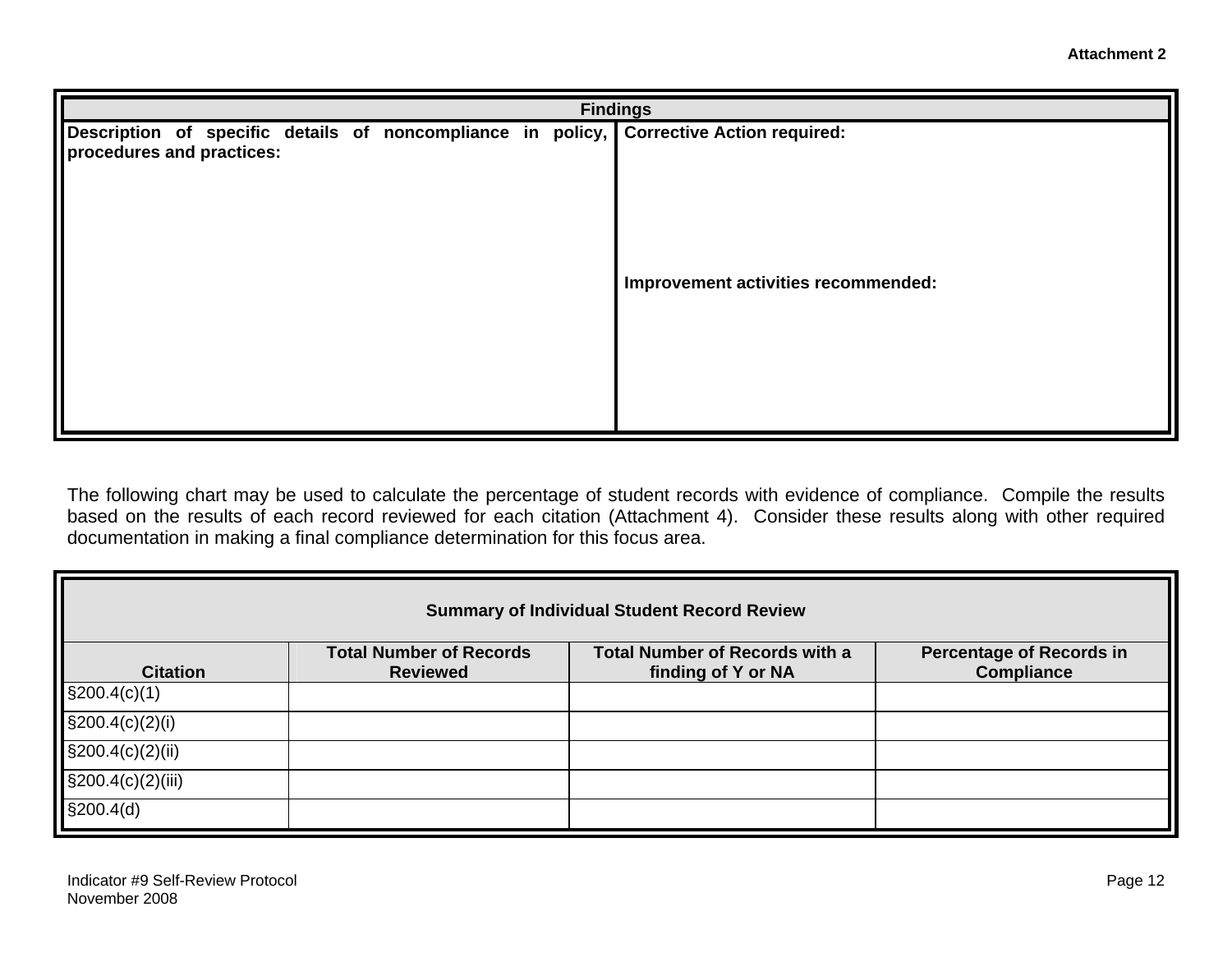#### **Part 200 – Regulations of the Commissioner of Education Section 200.1(zz) – Definitions of Disability Classifications**

- (zz) *Student with a disability* means a student with a disability as defined in section 4401(1) the of Education Law, who has not attained the age of 21 prior to September 1st and who is entitled to attend public schools pursuant to section 3202 of the Education Law and who, because of mental, physical or emotional reasons, has been identified as having a disability and who requires special services and programs approved by the department. The terms used in this definition are defined as follows:
	- (1) *Autism* means a developmental disability significantly affecting verbal and nonverbal communication and social interaction, generally evident before age 3, that adversely affects a student's educational performance. Other characteristics often associated with autism are engagement in repetitive activities and stereotyped movements, resistance to environmental change or change in daily routines, and unusual responses to sensory experiences. The term does not apply if a student's educational performance is adversely affected primarily because the student has an emotional disturbance as defined in paragraph (4) of this subdivision. A student who manifests the characteristics of autism after age 3 could be diagnosed as having autism if the criteria in this paragraph are otherwise satisfied.
	- (2) *Deafness* means a hearing impairment that is so severe that the student is impaired in processing linguistic information through hearing, with or without amplification, that adversely affects a student's educational performance.
	- (3) *Deaf-blindness* means concomitant hearing and visual impairments, the combination of which causes such severe communication and other developmental and educational needs that they cannot be accommodated in special education programs solely for students with deafness or students with blindness.
	- (4) *Emotional disturbance* means a condition exhibiting one or more of the following characteristics over a long period of time and to a marked degree that adversely affects a student's educational performance:
		- (i) an inability to learn that cannot be explained by intellectual, sensory, or health factors.
		- (ii) an inability to build or maintain satisfactory interpersonal relationships with peers and teachers;
		- (iii) inappropriate types of behavior or feelings under normal circumstances;
		- (iv) a generally pervasive mood of unhappiness or depression; or
		- (v) a tendency to develop physical symptoms or fears associated with personal or school problems.

 The term includes schizophrenia. The term does not apply to students who are socially maladjusted**,** unless it is determined that they have an emotional disturbance.

- (5) *Hearing impairment* means an impairment in hearing, whether permanent or fluctuating, that adversely affects the child's educational performance but that is not included under the definition of *deafness* in this section.
- (6) *Learning disability* means a disorder in one or more of the basic psychological processes involved in understanding or in using language, spoken or written, which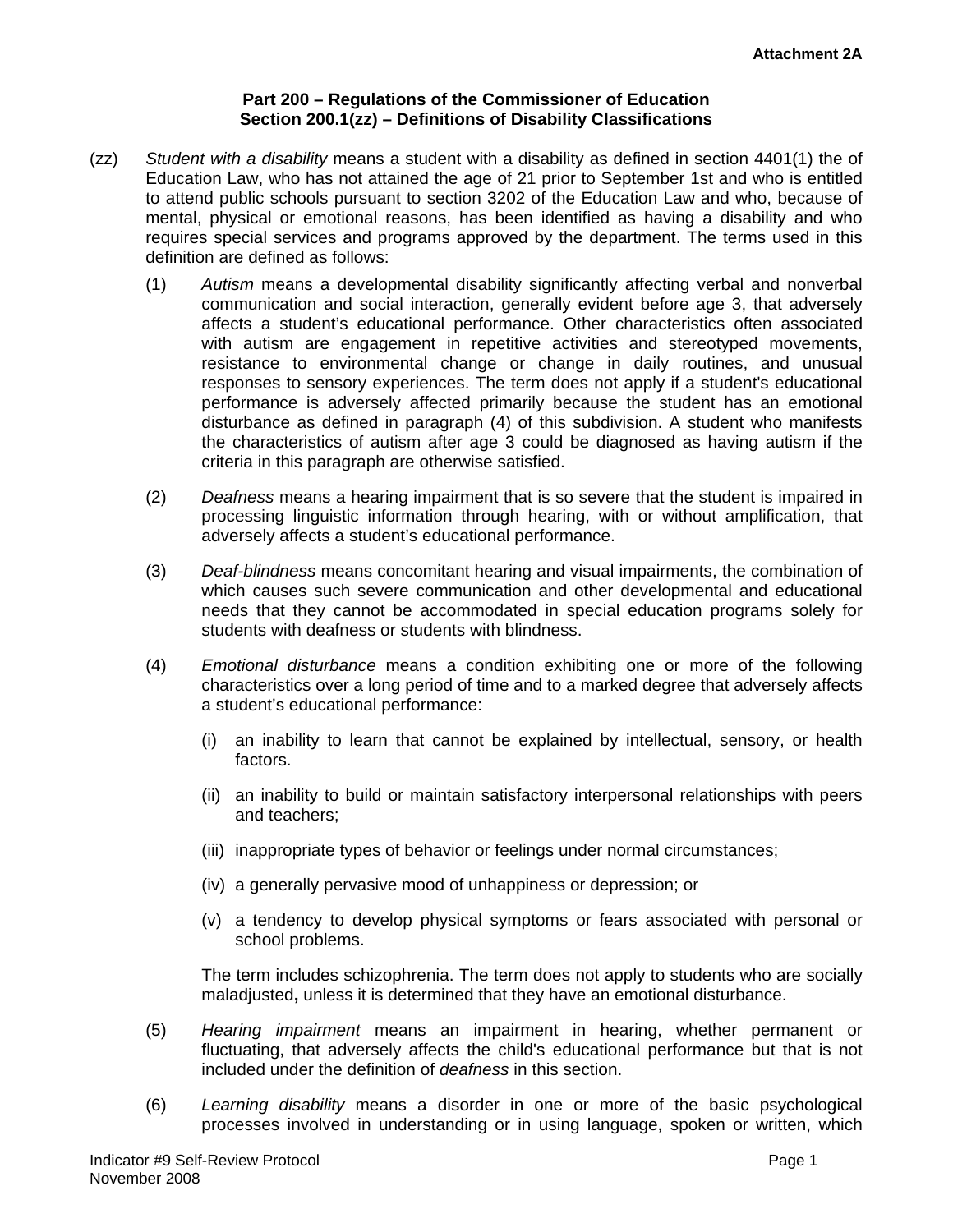manifests itself in an imperfect ability to listen, think, speak, read, write, spell, or to do mathematical calculations, as determined in accordance with section 200.4(j) of this Part. The term includes such conditions as perceptual disabilities, brain injury, minimal brain dysfunction, dyslexia and developmental aphasia. The term does not include learning problems that are primarily the result of visual, hearing or motor disabilities, of mental retardation, of emotional disturbance, or of environmental, cultural or economic disadvantage.

- (7) *Mental retardation* means significantly subaverage general intellectual functioning, existing concurrently with deficits in adaptive behavior and manifested during the developmental period, that adversely affects a student's educational performance**.**
- (8) *Multiple disabilities* means concomitant impairments (such as mental retardationblindness, mental retardation-orthopedic impairment, etc.), the combination of which cause such severe educational needs that they cannot be accommodated in a special education program solely for one of the impairments. The term does not include deafblindness.
- (9) *Orthopedic impairment* means a severe orthopedic impairment that adversely affects a student's educational performance. The term includes impairments caused by congenital anomaly (*e.g.*, clubfoot, absence of some member, etc.), impairments caused by disease (*e.g.*, poliomyelitis, bone tuberculosis, etc.), and impairments from other causes (*e.g.*, cerebral palsy, amputation, and fractures or burns which cause contractures).
- (10) *Other health-impairment* means having limited strength, vitality or alertness**,** including a heightened alertness to environmental stimuli, that results in limited alertness with respect to the educational environment, that is due to chronic or acute health problems, including but not limited to a heart condition, tuberculosis, rheumatic fever, nephritis, asthma, sickle cell anemia, hemophilia, epilepsy, lead poisoning, leukemia, diabetes, attention deficit disorder or attention deficit hyperactivity disorder or tourette syndrome, which adversely affects a student's educational performance.
- (11) *Speech or language impairment* means a communication disorder, such as stuttering, impaired articulation, a language impairment or a voice impairment, that adversely affects a student's educational performance.
- (12) *Traumatic brain injury* means an acquired injury to the brain caused by an external physical force or by certain medical conditions such as stroke, encephalitis, aneurysm, anoxia or brain tumors with resulting impairments that adversely affect educational performance. The term includes open or closed head injuries or brain injuries from certain medical conditions resulting in mild, moderate or severe impairments in one or more areas, including cognition, language, memory, attention, reasoning, abstract thinking, judgement, problem solving, sensory, perceptual and motor abilities, psychosocial behavior, physical functions, information processing, and speech. The term does not include injuries that are congenital or caused by birth trauma.
- (13) *Visual impairment including blindness* means an impairment in vision that, even with correction, adversely affects a student's educational performance. The term includes both partial sight and blindness.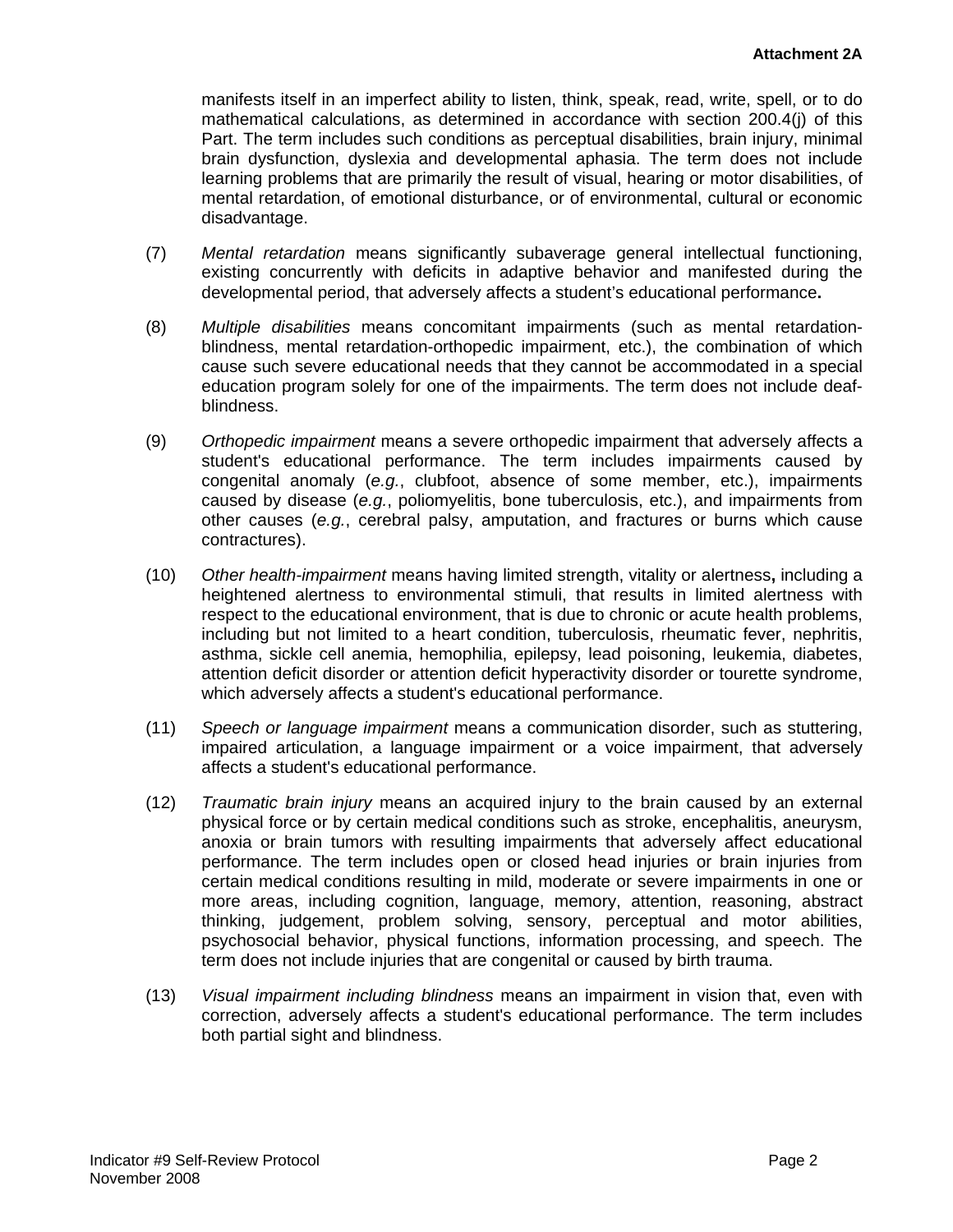## **Data Analysis of Students Referred to the Committee on Special Education (Prereferral Interventions)**

| <b>District:</b>               | <b>School Year:</b>    |
|--------------------------------|------------------------|
|                                |                        |
| <b>Person Completing Form:</b> | <b>Date Completed:</b> |

**Purpose:** Prereferral interventions, when implemented in a consistent manner school-wide, have shown to reduce the number of students who may need special education and related services in order to progress within the general education curriculum. This chart is intended to assist the district in determining if students across all racial and ethnic groups exhibiting academic or behavioral needs have equal access to prereferral interventions or if the district's practices may be contributing to over-identification of students by race and ethnicity.

> The information gathered and analyzed will assist the district team to determine compliance of the items identified in the focus area I. School-wide Approaches and Prereferral Intervention.

#### **Directions:**

- 1. Identify those students who have been referred to the CSE between January 1 of the previous academic year and January 31 of the current academic year (a 13 month period), and select a representative sample of students based on district demographics. (These dates may be expanded in order to get an adequate number of records needed for representation.) You may use the following guidance in selecting the sample:
	- For school districts with 20 or fewer students on the list, review all students for data analysis.
	- For school districts with 21-200 students on this list, randomly select 20 students for data analysis.
	- For school districts with more than 200 students on this list, randomly select 30 students for data analysis.
	- Ensure the sample of students includes all or a significant number of the students in the identified group.
	- Add to the number of students to be reviewed if, based on the review of data, you are finding inconclusive patterns.
- 2. Review student record information to complete the form.
- 3. Analyze results to identify if prereferral interventions are provided equitably by type, degree and frequency across all racial/ethnic groups, document the findings below and transfer the compliance findings to Attachment 2.

| <b>Summary of Findings</b>                                                                                              |                |  |  |  |  |
|-------------------------------------------------------------------------------------------------------------------------|----------------|--|--|--|--|
| <b>Citation</b><br><b>What to Look For</b>                                                                              | <b>Finding</b> |  |  |  |  |
| (8NYCRR)                                                                                                                |                |  |  |  |  |
| $\S200.2(b)(7)$<br>Patterns of data show prereferral interventions are provided equitably by type, degree and frequency | Yes            |  |  |  |  |
| across all racial/ethnic groups.                                                                                        | <b>No</b>      |  |  |  |  |

#### **A finding of "no" is reported as noncompliance.**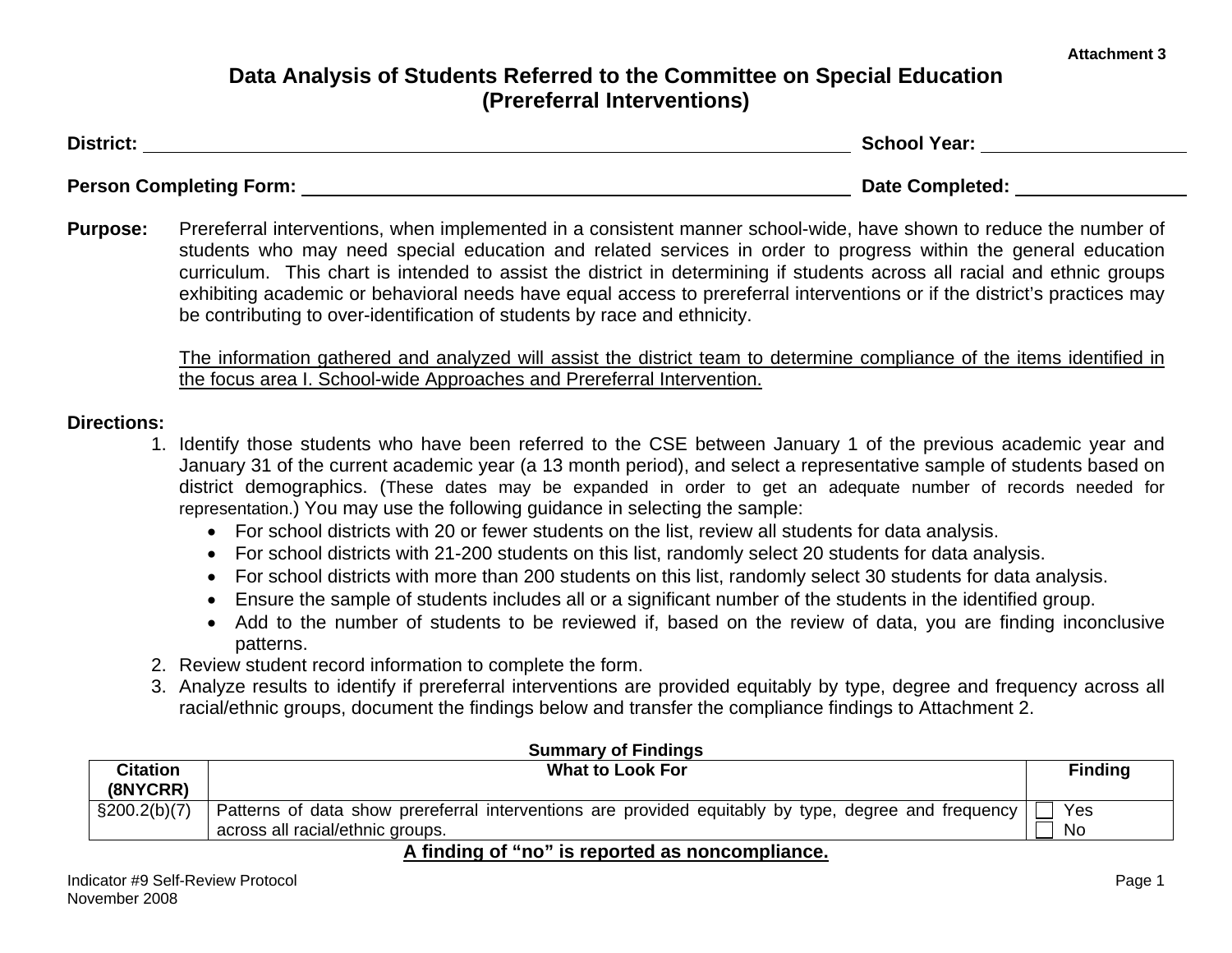#### **Attachment 3**

| <b>Student</b> | <b>Building</b> | Grade | Racial/Ethnic Group | Name and Title of<br><b>Person Making</b><br><b>Referral</b> | Type(s) and Name(s)<br>of Prereferral<br><b>Interventions (AIS,</b><br><b>Counseling, Tutoring,</b><br><b>Behavioral</b><br>Management,<br>Instructional<br><b>Modification, Other)</b><br>or Rationale for Direct<br><b>Referral to CSE</b> | Duration (Number of Weeks) | Frequency (Number of times<br>per week) | Academic, Both,<br>Reason for CSE Referral<br>(Behavior, Academic, Bo<br>Other) | Found Eligible by CSE (Y/N) |
|----------------|-----------------|-------|---------------------|--------------------------------------------------------------|----------------------------------------------------------------------------------------------------------------------------------------------------------------------------------------------------------------------------------------------|----------------------------|-----------------------------------------|---------------------------------------------------------------------------------|-----------------------------|
|                |                 |       |                     |                                                              |                                                                                                                                                                                                                                              |                            |                                         |                                                                                 |                             |
|                |                 |       |                     |                                                              |                                                                                                                                                                                                                                              |                            |                                         |                                                                                 |                             |
|                |                 |       |                     |                                                              |                                                                                                                                                                                                                                              |                            |                                         |                                                                                 |                             |
|                |                 |       |                     |                                                              |                                                                                                                                                                                                                                              |                            |                                         |                                                                                 |                             |
|                |                 |       |                     |                                                              |                                                                                                                                                                                                                                              |                            |                                         |                                                                                 |                             |
|                |                 |       |                     |                                                              |                                                                                                                                                                                                                                              |                            |                                         |                                                                                 |                             |
|                |                 |       |                     |                                                              |                                                                                                                                                                                                                                              |                            |                                         |                                                                                 |                             |

Developed by the Office for Civil Rights, modified with permission. Revised sections include: modified title and terminology and deletion of data on preschool and free or reduced price lunch.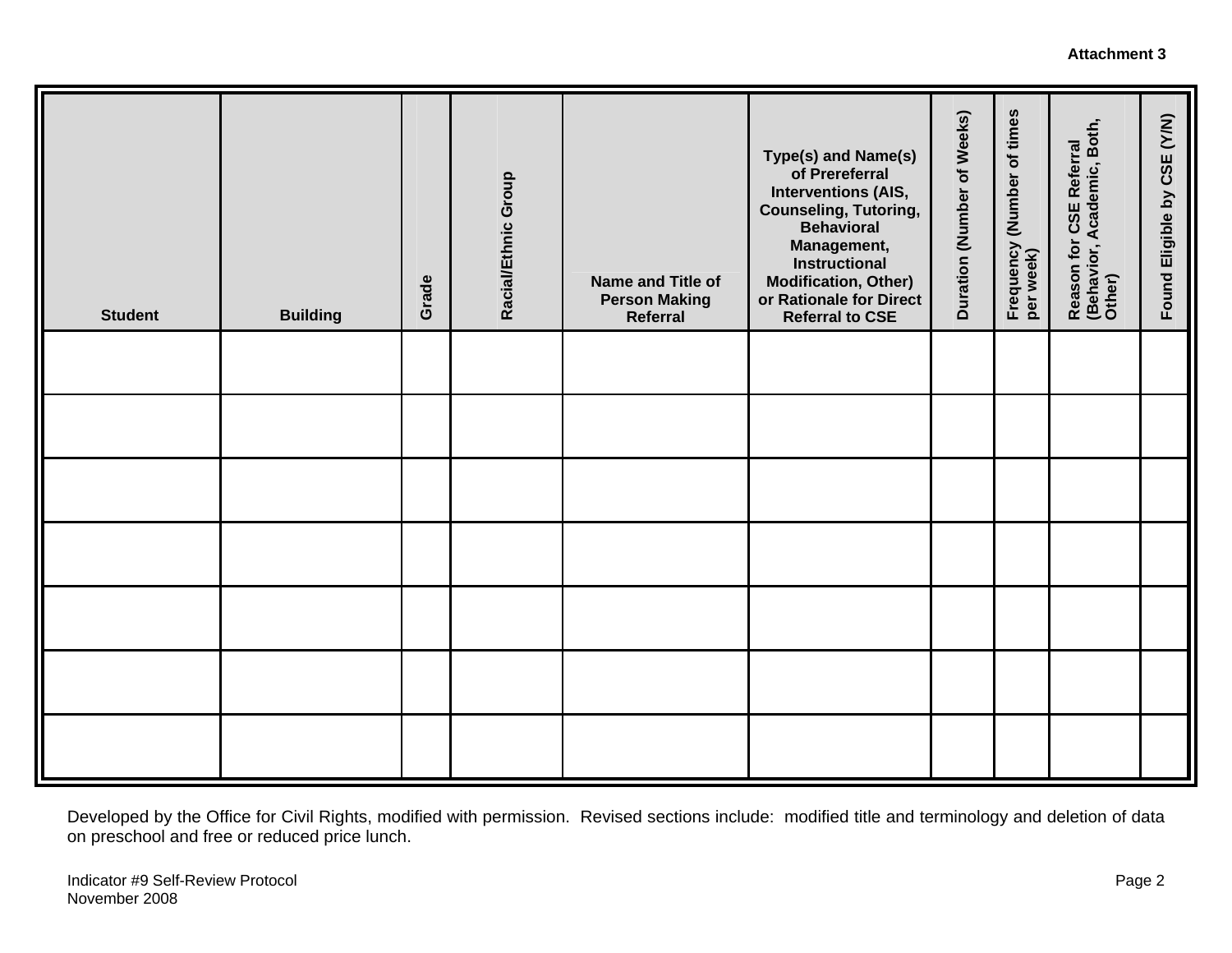## **Individual Student Record Review Form**

#### **Directions:**

**This form is designed to assist the team in compiling documentation of compliance findings based on reviews of individual student records. It must be kept on file by the school district and is not submitted to SED unless requested.** 

#### **A separate form must be used for each student record reviewed.**

Each compliance issue must have a notation for each student record reviewed.

- Put "Y" (yes) in the column if the student's record review shows evidence that the requirement has been met for this student.
- Put "N" (no) in the column if the student's record review lacks evidence that this requirement has been met.
- Put "NA" (not applicable) in the column if the item is not applicable to this student. An item should be noted as NA if it clearly does not pertain to the individual student.

#### *For example:*

 Documentation for the individual evaluation procedure that "materials and procedures used to assess a student with limited English proficiency are selected and administered to ensure they measure the extent to which the student has a disability and needs special education, rather than measure the student's English language skills" (§200.4(b)(6)(xvi)) would be "NA" if the student does not fit into the category of limited English proficient.

• In the "Source of Data/Comments" column, indicate the specific record information used to make a determination. Provide comments such as "the evaluation should have been in the native language, other than English, but was not."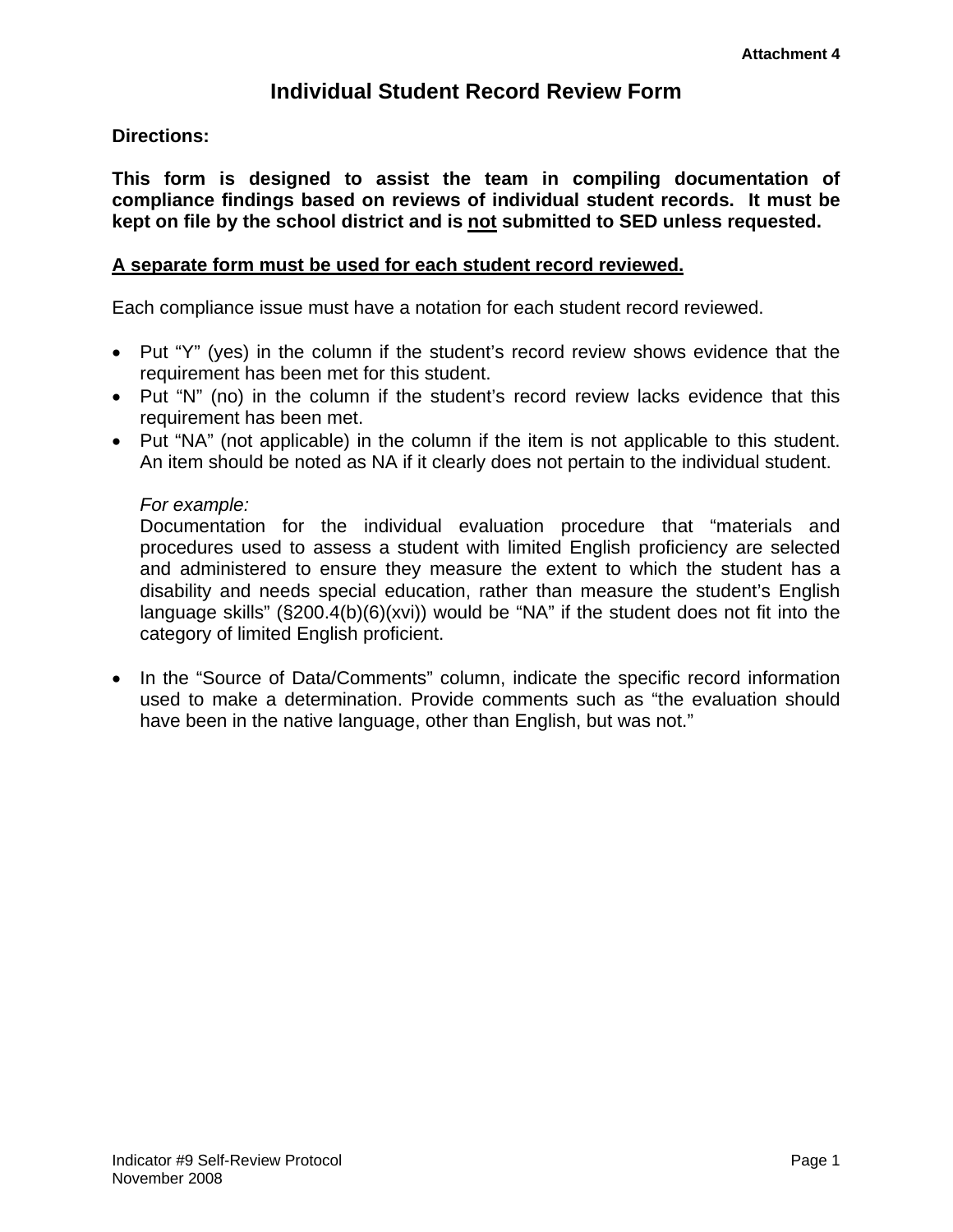| <b>School District:</b> | Building:              |
|-------------------------|------------------------|
| Person Completing Form: | Date of Record Review: |
| Student Name/ID:        | DOB:                   |
| School:                 | Race/Ethnicity:        |
| Grade/Program:          | Disability:            |

#### **Referral of Students to the CSE**

| <b>Citation</b><br>$(8$ NYCRR) |                                                                                                                                                                                                                                                                                                                                                                              | Y/<br>N/<br><b>NA</b> | Source of<br><b>Data/Comments</b> |
|--------------------------------|------------------------------------------------------------------------------------------------------------------------------------------------------------------------------------------------------------------------------------------------------------------------------------------------------------------------------------------------------------------------------|-----------------------|-----------------------------------|
| \$200.4(a)(2)                  | A request for a referral submitted by persons other than<br>the parent, student or a judicial officer shall:                                                                                                                                                                                                                                                                 |                       |                                   |
| $\S200.4(a)(2)(i)$             | • state the reasons for the referral and include any test<br>results, records or reports upon which the referral is<br>based that may be in the possession of the person<br>submitting the referral.                                                                                                                                                                         |                       |                                   |
| $\text{\$200.4(a)(2)(ii)}$     | describe in writing intervention services, programs or<br>instructional methodologies used to remediate the<br>student's performance prior to referral, including any<br>supplementary aids or support services provided for<br>this purpose, or state the reasons why no such<br>attempts were made.                                                                        |                       |                                   |
| \$200.4(a)(9)                  | The building administrator, upon receipt of a referral,<br>may request a meeting with the parent or person in<br>parental relationship to the student, the student, if<br>appropriate, and the person making the referral to<br>determine whether the student would benefit from<br>additional general education support services as an<br>alternative to special education. |                       |                                   |

### **Individual Evaluation**

| <b>Citation</b><br>$(8$ NYCRR) |                                                                                                                                                                                                                                                                                                                            | Y<br>N/<br><b>NA</b> | Source of<br><b>Data/Comments</b> |
|--------------------------------|----------------------------------------------------------------------------------------------------------------------------------------------------------------------------------------------------------------------------------------------------------------------------------------------------------------------------|----------------------|-----------------------------------|
| $\S200.4(b)(6)(i)$             | Assessments and other evaluation materials used to<br>assess a student under this section:                                                                                                                                                                                                                                 |                      |                                   |
| $\S200.4(b)(6)(i)(a)$          | are provided and administered in the student's native<br>language or other mode of communication and in the<br>form most likely to yield accurate information on what<br>the student knows and can do academically,<br>developmentally and functionally, unless it is clearly<br>not feasible to so provide or administer; |                      |                                   |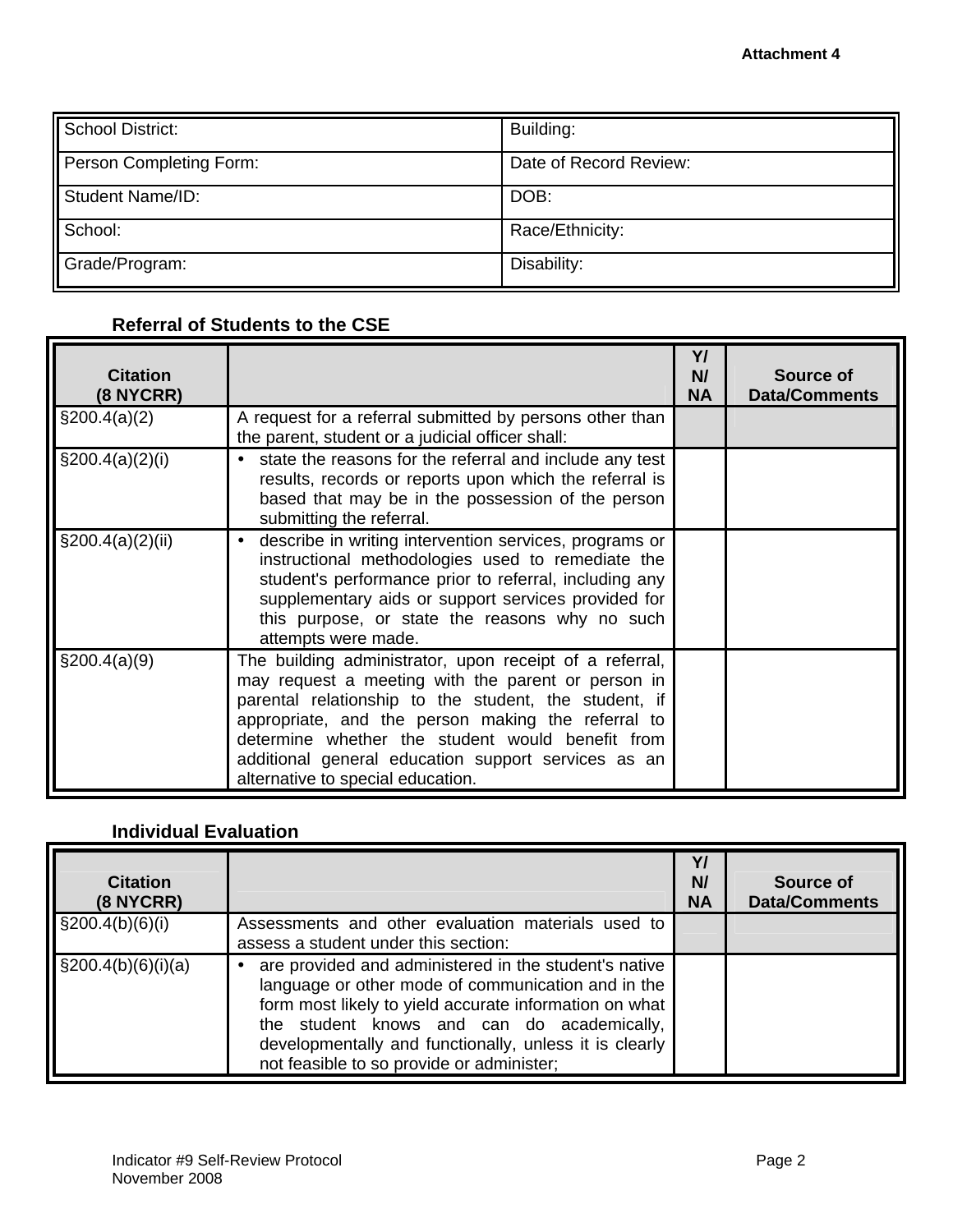| <b>Citation</b><br>(8 NYCRR) |                                                                                                                                                                                                                                                                                                               | YI<br>N/<br><b>NA</b> | Source of<br><b>Data/Comments</b> |
|------------------------------|---------------------------------------------------------------------------------------------------------------------------------------------------------------------------------------------------------------------------------------------------------------------------------------------------------------|-----------------------|-----------------------------------|
| $\S200.4(b)(6)(i)(b)$        | are used for purposes for which the assessments or<br>$\bullet$<br>measures are valid and reliable;                                                                                                                                                                                                           |                       |                                   |
| $\S200.4(b)(6)(i)(c)$        | are administered by trained and knowledgeable<br>personnel in accordance with the instruction provided<br>by those who developed such assessments; and                                                                                                                                                        |                       |                                   |
| \$200.4(b)(6)(i)(d)          | are selected and administered so as not to be<br>$\bullet$<br>discriminatory on a racial or cultural basis.                                                                                                                                                                                                   |                       |                                   |
| \$200.4(b)(6)(v)             | No single measure or assessment is used as the sole<br>criterion for determining whether a student is a student<br>with a disability or for determining an appropriate<br>educational program for a student.                                                                                                  |                       |                                   |
| \$200.4(b)(6)(vii)           | The student is assessed in all areas related to the<br>suspected disability, including, where appropriate,<br>health, vision, hearing, social and emotional status,<br>general intelligence, academic performance, vocational<br>skills, communicative status and motor abilities.                            |                       |                                   |
| \$200.4(b)(6)(xvi)           | Materials and procedures used to assess a student with<br>English proficiency are<br>limited<br>selected<br>and<br>administered to ensure that they measure the extent to<br>which the student has a disability and needs special<br>education, rather than measure the student's English<br>language skills. |                       |                                   |

## **Eligibility Determinations**

| <b>Citation</b><br>$(8$ NYCRR) |                                                                                                                                                                                                                                                          | YI<br>N/<br>ΝA | Source of<br><b>Data/Comments</b> |
|--------------------------------|----------------------------------------------------------------------------------------------------------------------------------------------------------------------------------------------------------------------------------------------------------|----------------|-----------------------------------|
| $\S200.4(c)(1)$                | Upon completing the administration of tests and other<br>evaluation materials, the CSE and other qualified<br>individuals must determine whether the student is a<br>student with a disability, as defined in section<br>§200.1(zz). (See Attachment 2A) |                |                                   |
| \$200.4(c)(2)                  | A student shall not be determined eligible for special<br>education if the determinant factor is:                                                                                                                                                        |                |                                   |
| $\S200.4(c)(2)(i)$             | lack of appropriate instruction in reading, including<br>explicit and systematic instruction in phonemic<br>awareness, phonics, vocabulary development,<br>reading fluency (including oral reading skills) and<br>reading comprehension strategies;      |                |                                   |
| $\S200.4(c)(2)(ii)$            | lack of instruction in math; or                                                                                                                                                                                                                          |                |                                   |
| $\S200.4(c)(2)(iii)$           | limited English proficiency.                                                                                                                                                                                                                             |                |                                   |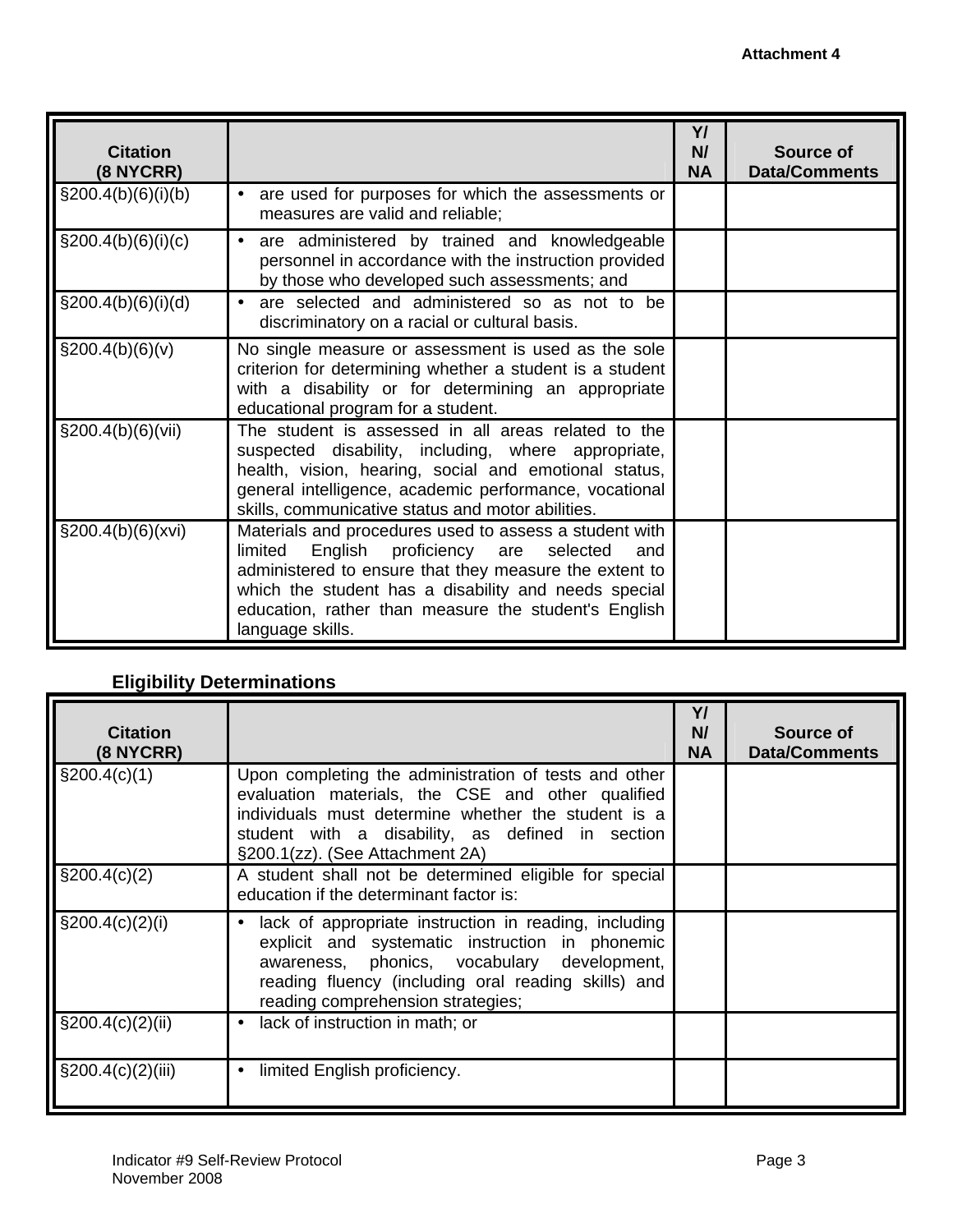| <b>Citation</b><br>$(8$ NYCRR) |                                                                                                                                                                                                                                                                              | Y/<br>N/<br><b>NA</b> | Source of<br><b>Data/Comments</b> |
|--------------------------------|------------------------------------------------------------------------------------------------------------------------------------------------------------------------------------------------------------------------------------------------------------------------------|-----------------------|-----------------------------------|
| \$200.4(d)                     | Prior to the development of the recommendation, the<br>Committee shall ensure that the appropriateness of the<br>resources of the general education program, including<br>educationally related support services and academic<br>intervention services, has been considered. |                       |                                   |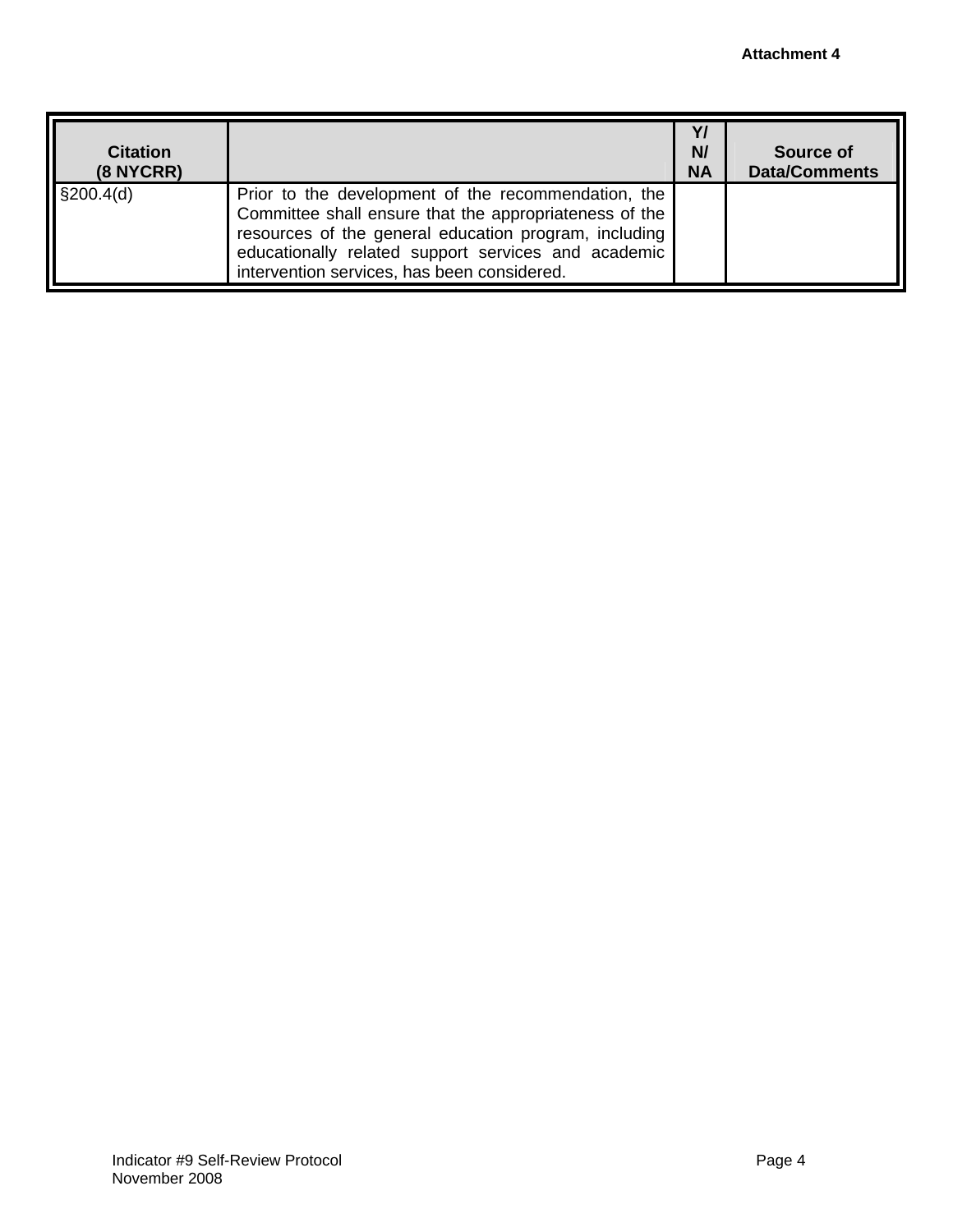## **Focused Rubric to Evaluate the CSE Process**

This rubric is designed to be used as a tool by the district to assess how the district's CSE process may affect disproportionate representation of students of the identified racial and ethnic groups in special education. The rubric lists five key regulatory requirements affecting eligibility determinations. This rubric focuses on the district team's attention to aspects of the CSE decisionmaking process that may affect the over representation of students when inappropriately or inadequately applied during the identification of students as students with disabilities.

The five key aspects of the CSE process include:

- 1. Upon completing the administration of tests and other evaluation materials, the CSE and other qualified individuals must determine whether the student is a student with a disability, as defined in section 200.1(zz). [§200.4(c)(1)]
- 2. A student shall not be determined eligible for special education if the determinant factor is lack of appropriate instruction in reading, including explicit and systematic instruction in phonemic awareness, phonics, vocabulary development, reading fluency (including oral reading skills) and reading comprehension strategies. [§200.4(c)(2)(i)]
- 3. A student shall not be determined eligible for special education if the determinant factor is lack of instruction in math.  $[S200.4(c)(2)(ii)]$
- 4. A student shall not be determined eligible for special education if the determinant factor is limited English proficiency.  $[200.4(c)(2)(iii)]$
- 5. Prior to the development of the recommendation, the Committee shall ensure that the appropriateness of the resources of the general education program, including educationally related support services and academic intervention services, has been considered. [§200.4(d)]

#### Directions on how to use the Rubric

 The rubric should be used as a debriefing form. The district team should identify the number of CSE meetings to evaluate and meet with CSE members outside of a CSE meeting to ask them to respond to each item and to rate to what extent the CSE addressed each area. **All instances of "minimally addressed or no evidence" for each regulatory citation must be documented on the Self-Review Monitoring Protocol (Attachment 2) and the report to SED (Attachment 7) as** *noncompliance***.** 

 This activity will be addressed by the CSE members as a group, not as individuals. Consensus should be the goal, but if the CSE is not able to achieve consensus, that should be noted and the minority opinion should also be considered by the review team.

In addition to identifying compliance issues, this process should allow the district to make an overall quality assessment of each of the key areas that relate to eligibility determinations and will assist the team to identify improvement activities.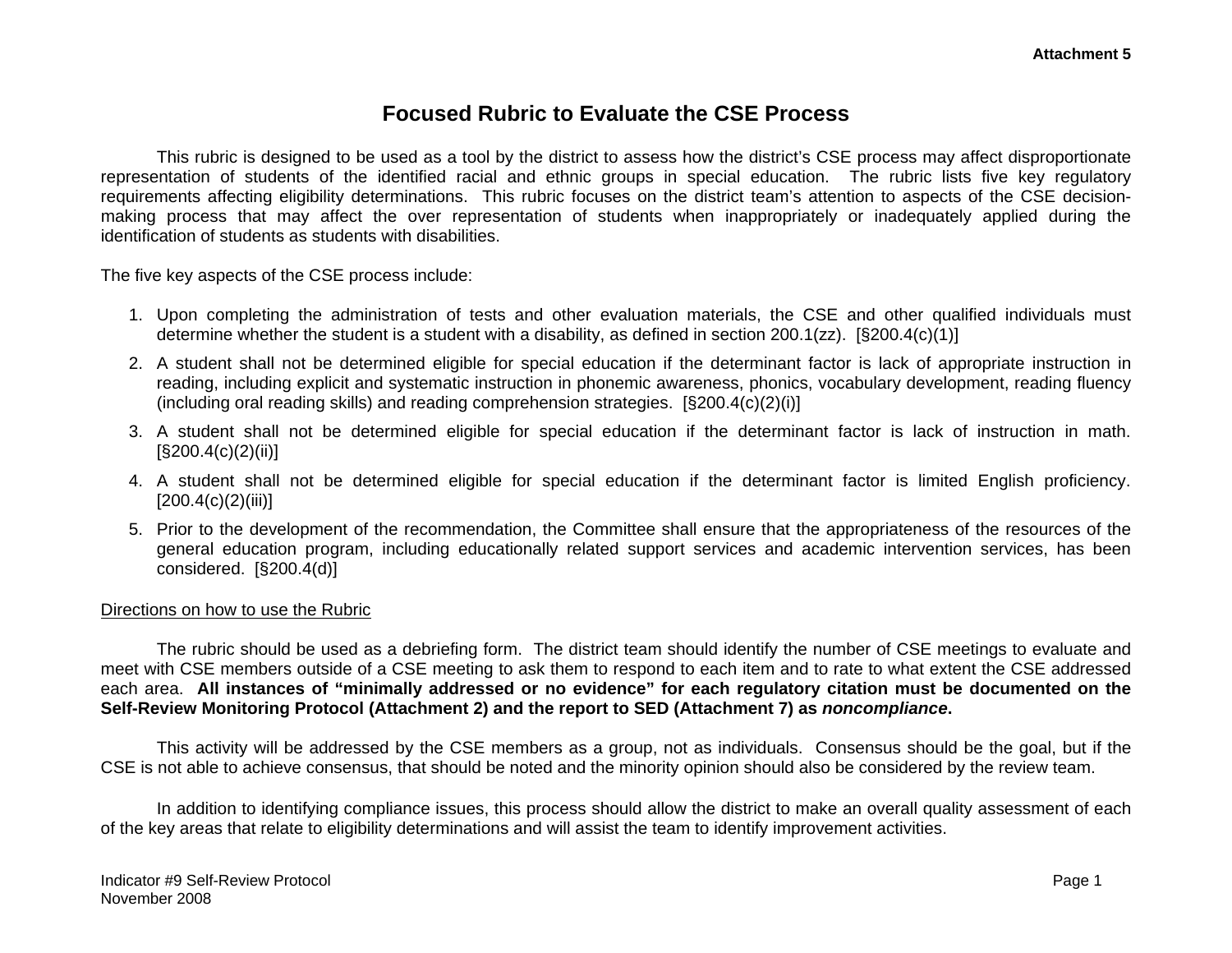## **Focused Rubric to Evaluate the CSE Process**

| Name of District:<br>Observers:<br>Type of Meeting: | Location:<br><b>CSE</b><br>Subcommittee<br>Date of Observation<br><b>Initial</b><br>Reevaluation<br>Annual<br>Other<br>Student's Preferred Language:<br>Parent's Preferred Language:                                                                                                                                                                 |  |                             |                     |                        |                                                                    |
|-----------------------------------------------------|------------------------------------------------------------------------------------------------------------------------------------------------------------------------------------------------------------------------------------------------------------------------------------------------------------------------------------------------------|--|-----------------------------|---------------------|------------------------|--------------------------------------------------------------------|
| <b>Citation</b><br>(8 NYCRR)                        |                                                                                                                                                                                                                                                                                                                                                      |  | Applicable<br>$\frac{1}{2}$ | <b>Strong Focus</b> | Addressed<br>Generally | ō<br>Minimall <sub>y</sub><br>Eviden<br>addressed<br>$\frac{1}{2}$ |
| $\S200.4(c)(1)$                                     | 1. Upon completing the administration of tests and other evaluation<br>materials, the CSE and other qualified individuals must determine<br>whether the student is a student with a disability, as defined in section<br>§200.1(zz). (See Attachment 2A)                                                                                             |  |                             |                     |                        |                                                                    |
| \$200.4(c)(2)(i)                                    | 2. A student shall not be determined eligible for special education if the<br>determinant factor is lack of appropriate instruction in reading, including<br>explicit and systematic instruction in phonemic awareness, phonics,<br>vocabulary development, reading fluency (including oral reading skills)<br>and reading comprehension strategies. |  |                             |                     |                        |                                                                    |
| \$200.4(c)(2)(ii)                                   | 3. A student shall not be determined eligible for special education if the<br>determinant factor is lack of instruction in math.                                                                                                                                                                                                                     |  |                             |                     |                        |                                                                    |
| \$200.4(c)(2)(iii)                                  | 4. A student shall not be determined eligible for special education if the<br>determinant factor is limited English proficiency.                                                                                                                                                                                                                     |  |                             |                     |                        |                                                                    |
| \$200.4(d)                                          | 5. Prior to the development of the recommendation, the Committee shall<br>ensure that the appropriateness of the resources of the general education<br>program, including educationally related support services and academic<br>intervention services, has been considered.                                                                         |  |                             |                     |                        |                                                                    |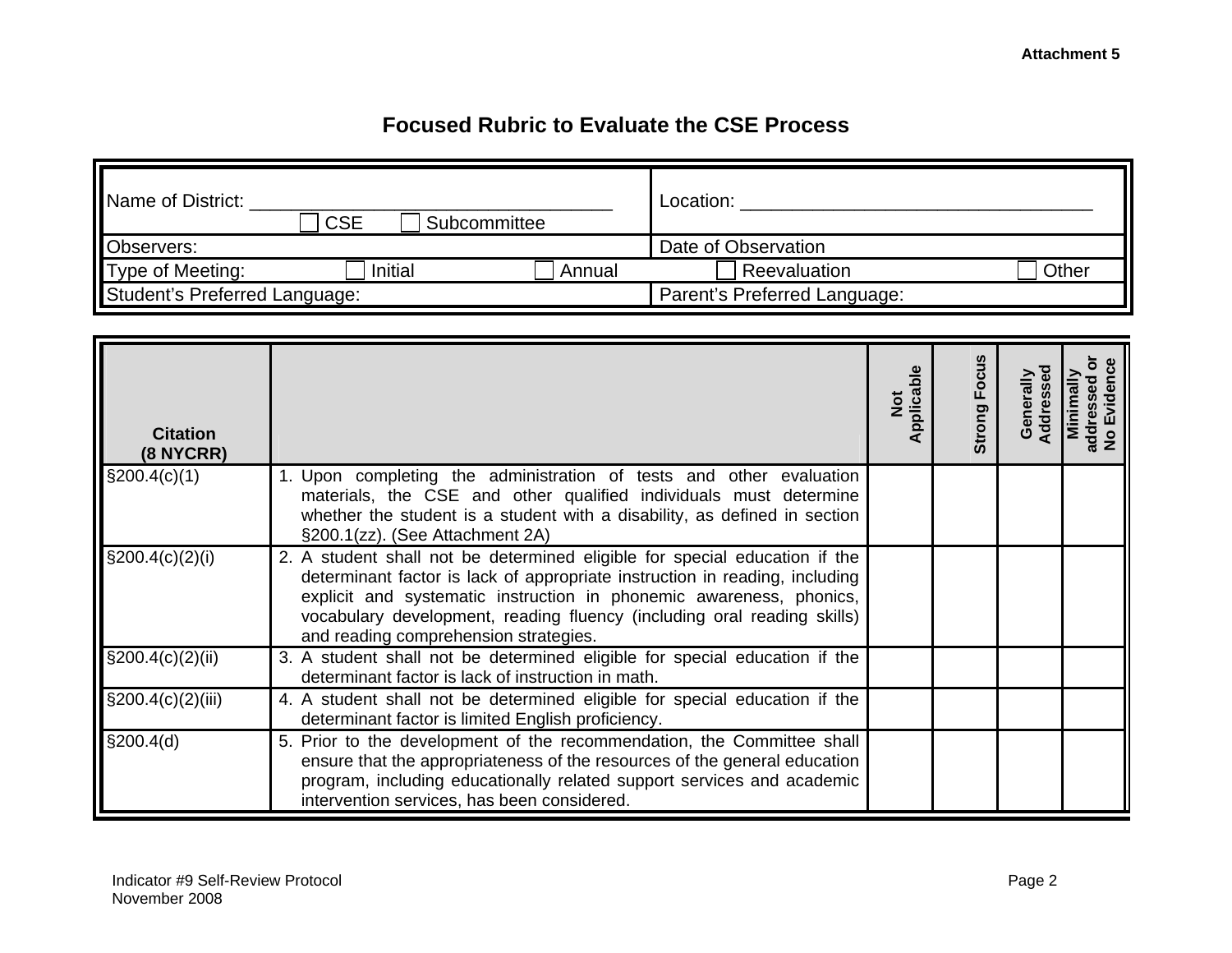**Indicate what took place at the meeting and which of the five areas need improvement:**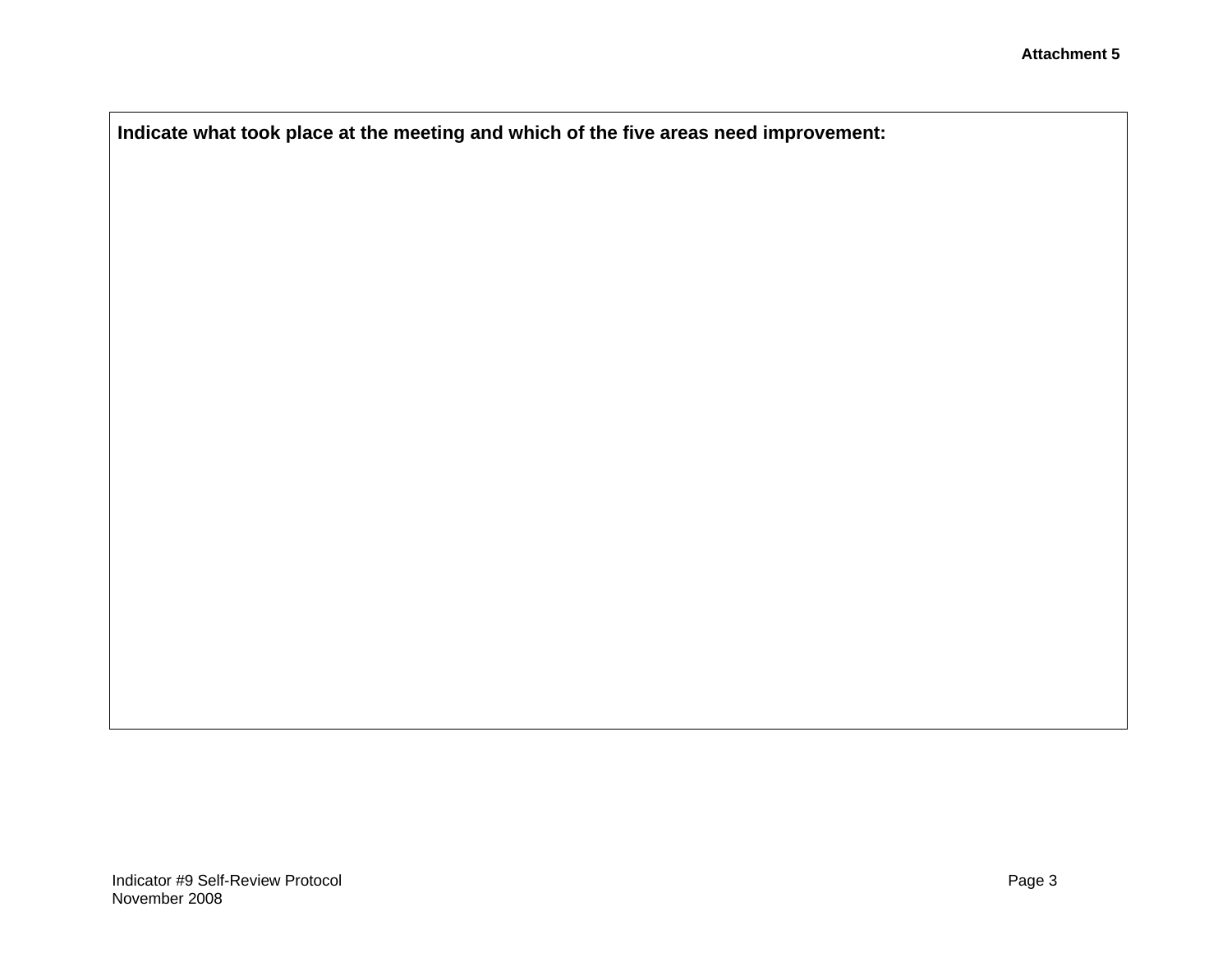## **Staff Interviews to Identify Improvement Activities**

 The district will conduct interviews with administrators, general education teachers and evaluators of students with disabilities. How the interviews are conducted will be at the discretion of the district. For example:

- the self-review team leader may choose to conduct all interviews; or
- the self-review team members may also be involved in the interview process;
- these interviews may be conducted individually or in small groups; or
- the interviews may be conducted in various formats, including discussions at staff meetings;
- the interview questions could be converted into a survey for a broader distribution; or
- the team may develop additional interview questions.

 The self-review team will determine who must be interviewed, but it is recommended that at least a representative sample of instructional staff and administrators from across the district be interviewed.

 The information collected should be recorded and analyzed to provide information regarding the quality of the district's prereferral, referral and evaluation procedures as they relate to disproportionality of students with disabilities in special education. This information will assist the district in determining improvement strategies to address areas of noncompliance with State and federal laws and regulations identified through the self-review process.

 The interview questions provide information to identify improvement activities for the following focus areas of the self-review protocol (Attachment 2):

- I. School-wide Approaches to Prereferral Interventions
- II. Referral of Students to the CSE
- III. Individual Evaluations of Students with Disabilities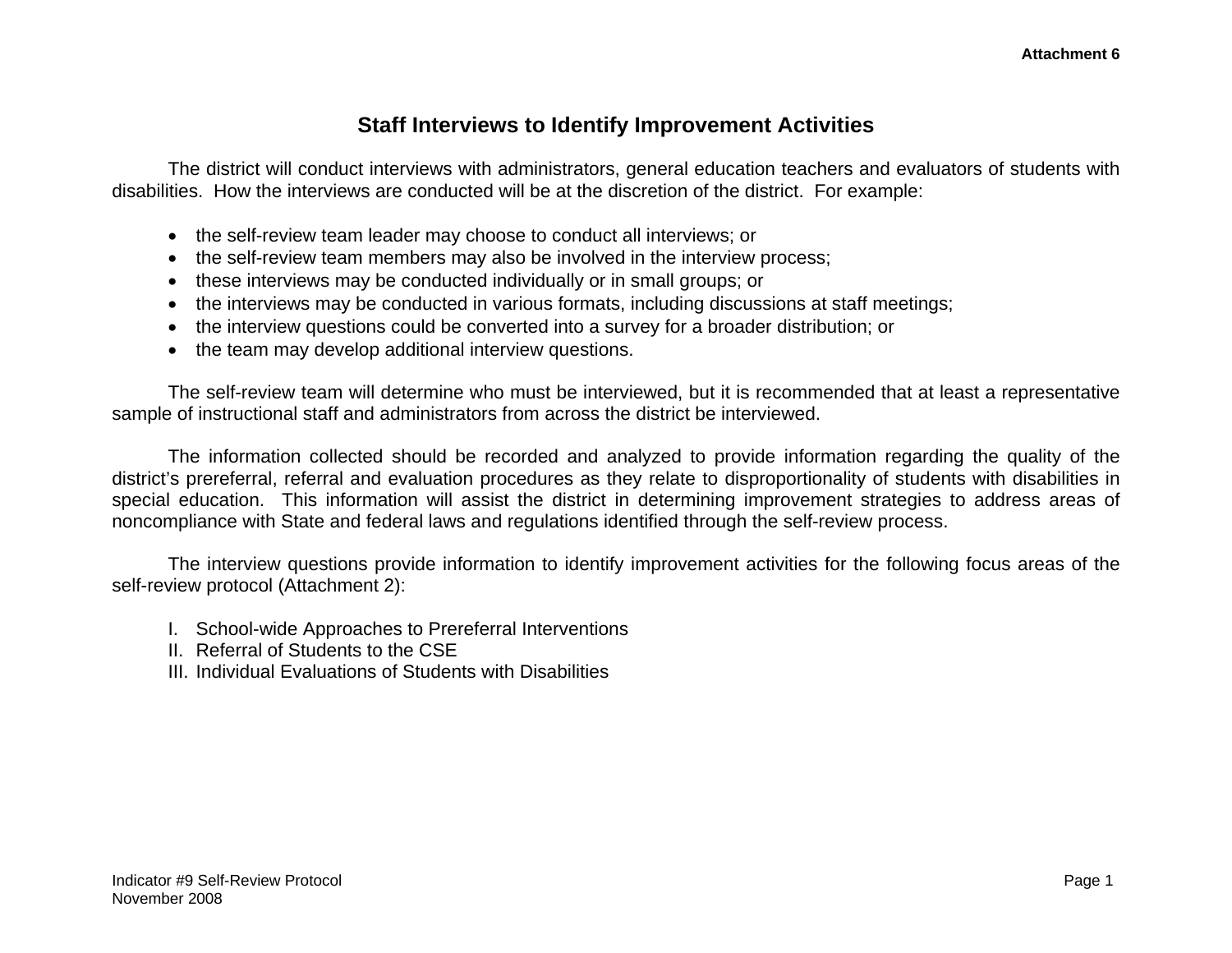|                                 | <b>Staff Interview Questions</b>                                                                                                |           |                                                                                                                                                                                                                                                    |                                                                |              |  |  |
|---------------------------------|---------------------------------------------------------------------------------------------------------------------------------|-----------|----------------------------------------------------------------------------------------------------------------------------------------------------------------------------------------------------------------------------------------------------|----------------------------------------------------------------|--------------|--|--|
|                                 |                                                                                                                                 |           | <b>School District:</b>                                                                                                                                                                                                                            | Interviewee(s):                                                | $Title(s)$ : |  |  |
| General<br>Education<br>Teacher | Administrator                                                                                                                   | Evaluator | Interviewer:<br>Date(s):                                                                                                                                                                                                                           |                                                                |              |  |  |
|                                 |                                                                                                                                 |           | Disproportionality Focus Area: School-wide Approaches and Prereferral Interventions                                                                                                                                                                |                                                                |              |  |  |
|                                 | $\bullet$                                                                                                                       |           | Describe the prereferral system in your building. Describe your role in the process.                                                                                                                                                               |                                                                |              |  |  |
|                                 |                                                                                                                                 |           | Have you ever referred a student for prereferral interventions? What were your criteria in doing so?                                                                                                                                               |                                                                |              |  |  |
|                                 |                                                                                                                                 |           | Did the prereferral interventions provided address your concerns for the student you referred? If no, why not?                                                                                                                                     |                                                                |              |  |  |
|                                 | Do you feel you have sufficient support to implement the recommended prereferral interventions for the student you<br>referred? |           |                                                                                                                                                                                                                                                    |                                                                |              |  |  |
|                                 | $\bullet$                                                                                                                       |           | Describe the effectiveness of the prereferral intervention system in your building and the impact on referrals to CSE.                                                                                                                             |                                                                |              |  |  |
|                                 |                                                                                                                                 |           | Do you feel that all students have access to the prereferral intervention system?                                                                                                                                                                  |                                                                |              |  |  |
|                                 |                                                                                                                                 |           | Has information been provided to all instructional and administrative personnel on the range of general education support<br>services available in the district?                                                                                   |                                                                |              |  |  |
|                                 |                                                                                                                                 |           |                                                                                                                                                                                                                                                    | Disproportionality Focus Area: Referral of Students to the CSE |              |  |  |
|                                 | $\bullet$                                                                                                                       |           | Describe the process for how CSE referrals are handled in your building. Describe your role in the process.                                                                                                                                        |                                                                |              |  |  |
|                                 |                                                                                                                                 |           | Have you ever referred a student to the CSE? What were your criteria in doing so?                                                                                                                                                                  |                                                                |              |  |  |
|                                 |                                                                                                                                 |           | Describe the information you are required to provide in making a CSE referral.                                                                                                                                                                     |                                                                |              |  |  |
|                                 |                                                                                                                                 |           | When do you consider requesting a meeting with the student's parent to determine if general education supports and<br>services could be implemented as an alternative to special education?                                                        |                                                                |              |  |  |
|                                 | ●                                                                                                                               |           | Describe what you do when you receive a CSE referral.                                                                                                                                                                                              |                                                                |              |  |  |
|                                 |                                                                                                                                 |           | Describe the process to analyze and monitor CSE referrals school-wide.                                                                                                                                                                             |                                                                |              |  |  |
|                                 |                                                                                                                                 |           | Describe the process the school district uses to review data related to referrals to special education to detect any pattern<br>that might indicate a problem with disproportionate referrals of students of a particular race or native language. |                                                                |              |  |  |
|                                 |                                                                                                                                 |           | Disproportionality Focus Area: Individual Evaluation of Students with Disabilities                                                                                                                                                                 |                                                                |              |  |  |
|                                 |                                                                                                                                 |           | Describe the school district's criteria for selecting and administering nondiscriminatory evaluation and assessment<br>instruments (e.g., using trained personnel and using properly normed assessments).                                          |                                                                |              |  |  |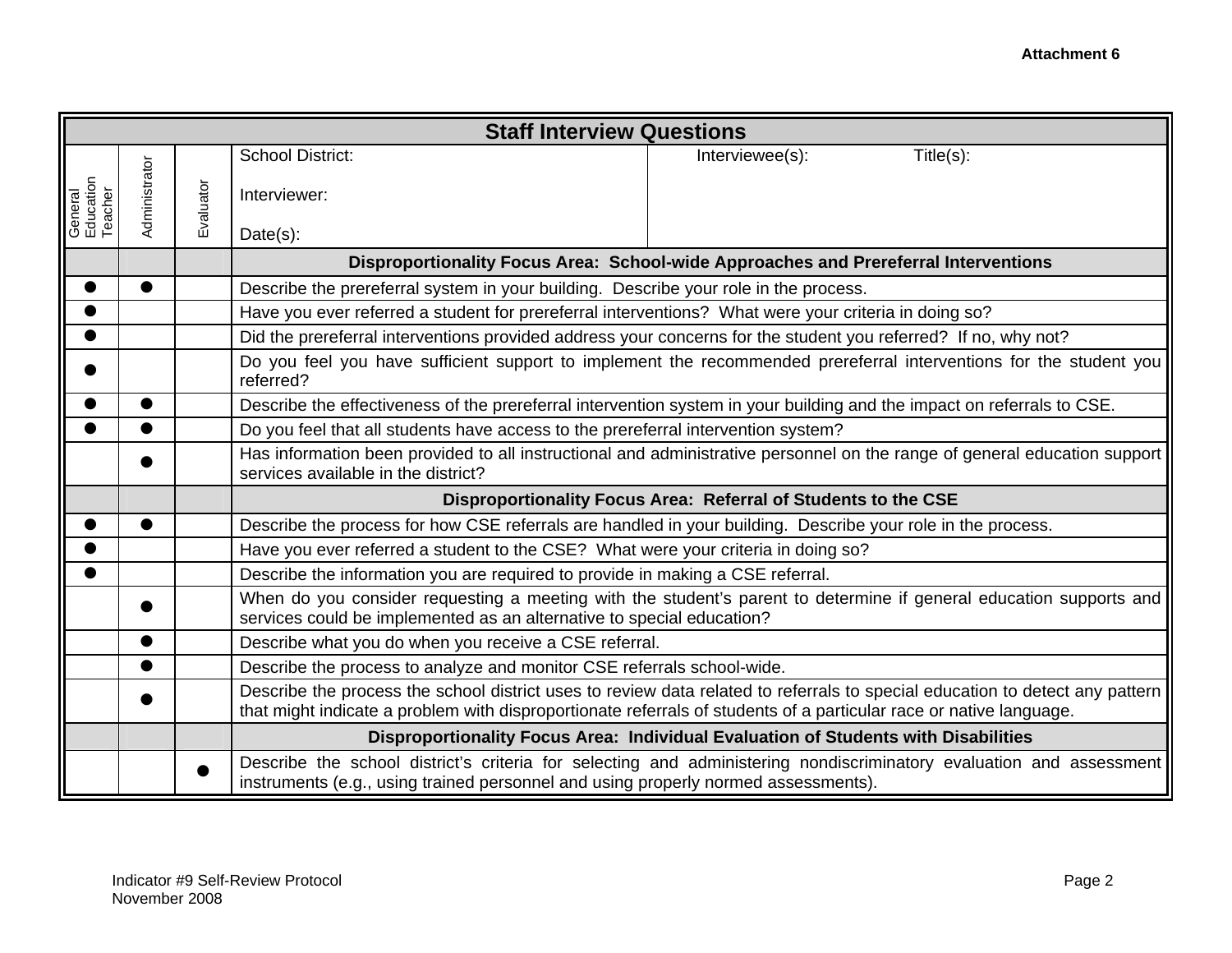|                                 | <b>Staff Interview Questions</b>                                                                                                                                                                                       |   |                                                        |                 |           |  |
|---------------------------------|------------------------------------------------------------------------------------------------------------------------------------------------------------------------------------------------------------------------|---|--------------------------------------------------------|-----------------|-----------|--|
|                                 | ator                                                                                                                                                                                                                   |   | <b>School District:</b>                                | Interviewee(s): | Title(s): |  |
| General<br>Educatior<br>Teacher | ξ                                                                                                                                                                                                                      |   | Interviewer:                                           |                 |           |  |
|                                 |                                                                                                                                                                                                                        | ш | $Date(s)$ :                                            |                 |           |  |
|                                 | Are assessments and other evaluation materials provided and administered in the student's native language or other<br>mode of communication in the form most likely to yield accurate information? If no, explain why. |   |                                                        |                 |           |  |
|                                 |                                                                                                                                                                                                                        |   | Describe your level of involvement at the CSE meeting. |                 |           |  |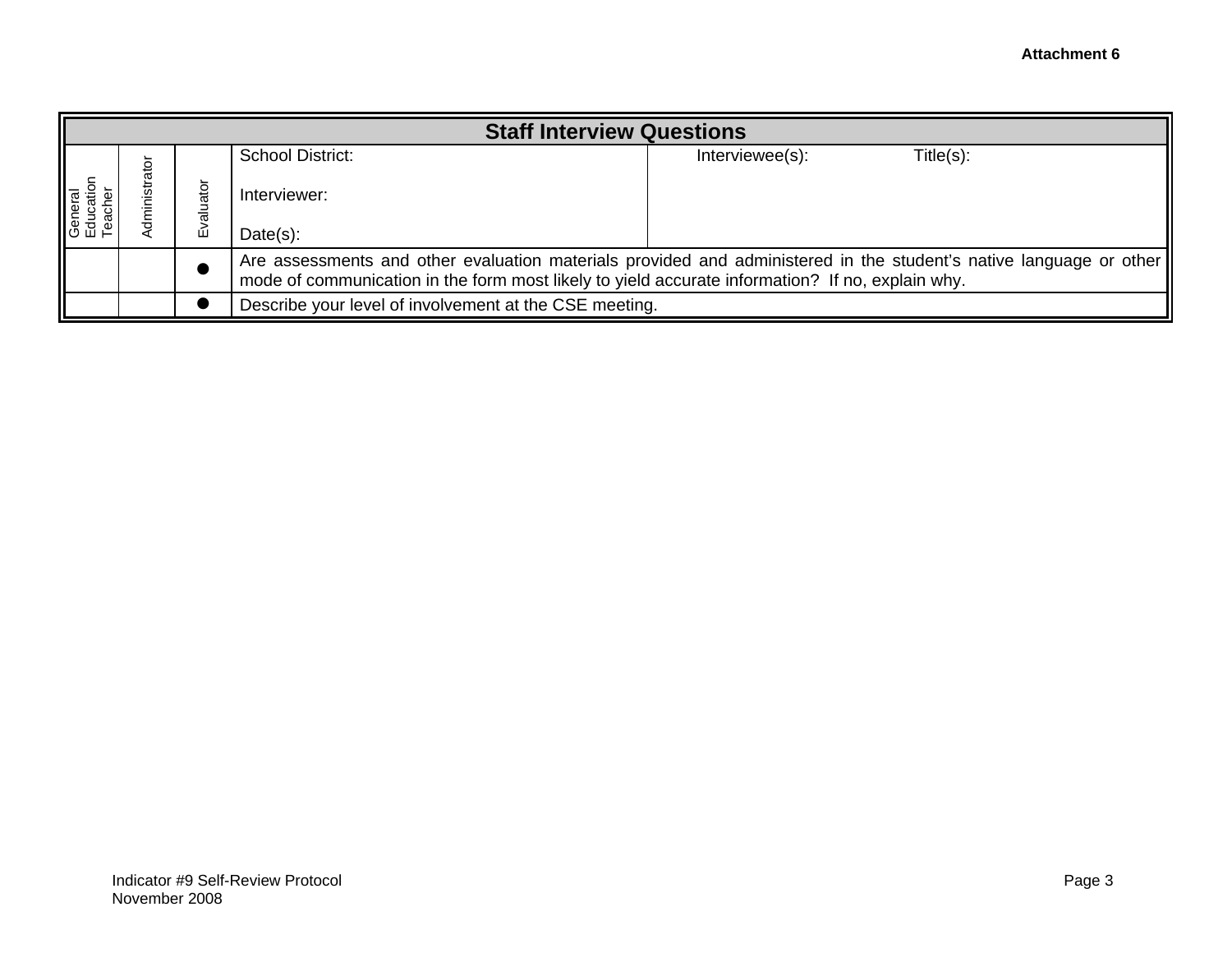## **Disproportionality Self-Review Monitoring Report to the New York State Education Department**

#### **Directions:**

- 1. Go to [http://pd.nysed.gov.](http://pd.nysed.gov/)
- 2. Log on using the same user id and password as assigned for PD data submissions.
- 3. Click on: Disproportionate Representation of Racial and Ethnic Groups in Special Education and Related Services.
- 4. Follow the on-line directions to complete the form.
- 5. Enter district's identifying information.
- 6. Provide appropriate verification from the Superintendent of Schools or Chief School Officer that the information as reported is true and accurate.
- 7. Using documentation from the Monitoring Protocol (Attachment 2), click the box under the "Yes" or "No" column as appropriate for each regulatory requirement. All citations must have a compliance indication.
- 8. Print a copy before submitting to SED.
- 9. Click "Submit"

| <b>School District Code:</b> |  |
|------------------------------|--|
| <b>School District Name:</b> |  |
| <b>Contact Person:</b>       |  |
| Email:                       |  |
| Telephone:                   |  |

#### **Statement of Verification of Accuracy**

I verify that the information submitted in this report is accurate based upon the findings from the Disproportionality Self-Review Monitoring process conducted during the current academic school year. (on-line form will identify the dates of the current academic year).

Superintendent or Chief School Officer

Date submitted:  $\frac{1}{2}$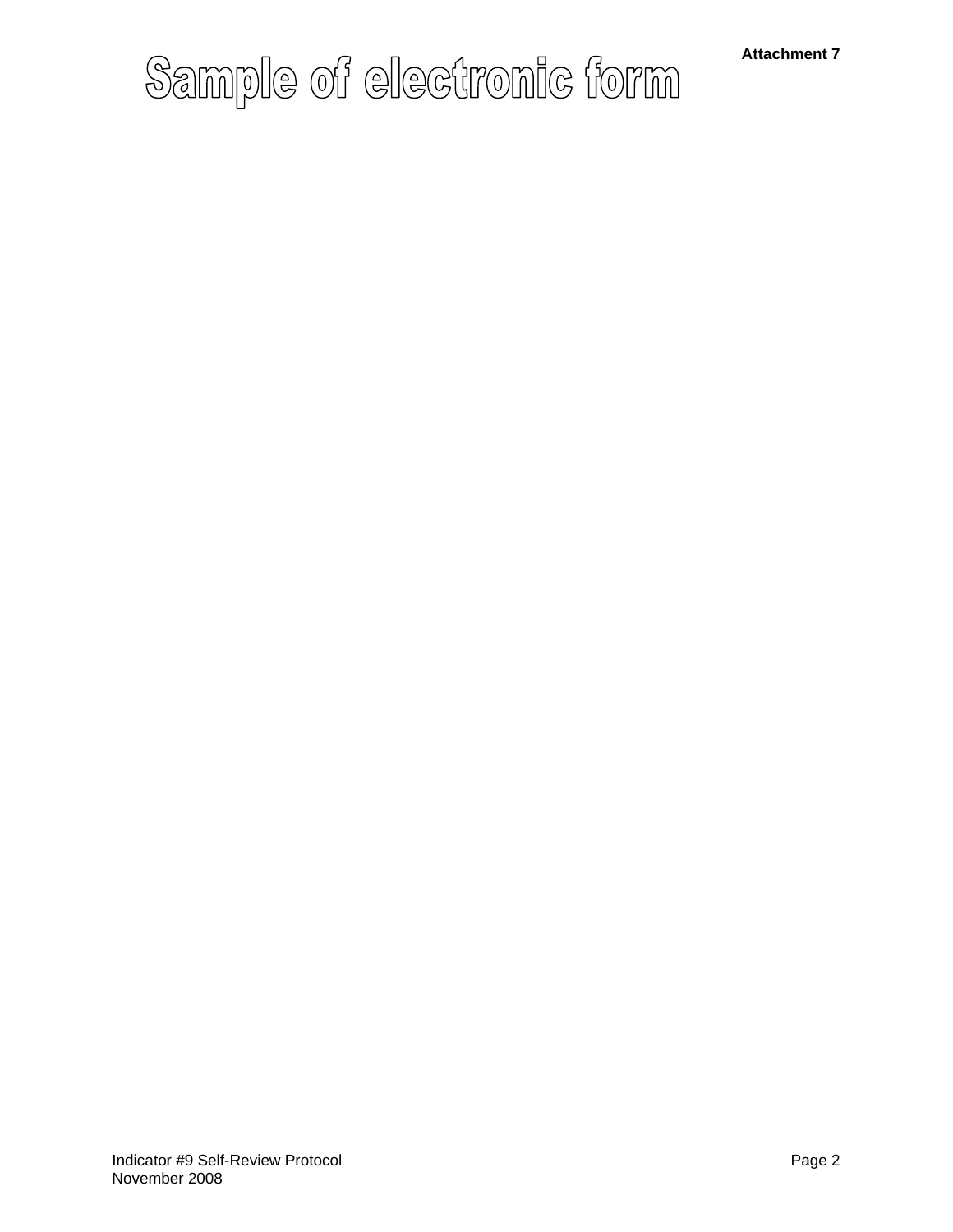#### **Directions: Transfer findings for each regulatory citation from the last column of Attachment 2, "Determination of Compliance."**

| <b>Citation</b>                     | <b>Issue</b>                                                                                                                                                                                                                                                                                                                                                              | Are the district's<br>policies, procedures<br>and practices in<br>compliance with<br>federal and State laws<br>and regulations? |           |
|-------------------------------------|---------------------------------------------------------------------------------------------------------------------------------------------------------------------------------------------------------------------------------------------------------------------------------------------------------------------------------------------------------------------------|---------------------------------------------------------------------------------------------------------------------------------|-----------|
| (8 NYCRR)                           |                                                                                                                                                                                                                                                                                                                                                                           | <b>Yes</b>                                                                                                                      | <b>No</b> |
|                                     | <b>School-wide Approaches and Prereferral Interventions</b>                                                                                                                                                                                                                                                                                                               |                                                                                                                                 |           |
| $\S200.2(b)(7)$                     | Each Board of Education or Board of Trustees shall adopt<br>written policy that establishes a plan and policies for<br>implementing school-wide approaches and prereferral<br>interventions in order to remediate a student's performance<br>prior to referral for special education.                                                                                     |                                                                                                                                 |           |
| II. Referral of Students to the CSE |                                                                                                                                                                                                                                                                                                                                                                           |                                                                                                                                 |           |
| $\S200.4(a)(2)$                     | A request for a referral submitted by persons other than the<br>parent, student or a judicial officer shall:                                                                                                                                                                                                                                                              |                                                                                                                                 |           |
| \$200.4(a)(2)(i)                    | state the reasons for the referral and include any test<br>results, records or reports upon which the referral is based<br>that may be in the possession of the person submitting the<br>referral.                                                                                                                                                                        |                                                                                                                                 |           |
| $\S200.4(a)(2)(ii)$                 | describe in writing, intervention services, programs or<br>$\bullet$<br>instructional methodologies used to remediate the student's<br>performance prior to referral, including any supplementary<br>aids or support services provided for this purpose, or state<br>the reasons why no such attempts were made.                                                          |                                                                                                                                 |           |
| $\S200.4(a)(9)$                     | The building administrator, upon receipt of a referral, may<br>request a meeting with the parent or person in parental<br>relationship to the student, the student, if appropriate, and the<br>person making the referral to determine whether the student<br>would benefit from additional general education support<br>services as an alternative to special education. |                                                                                                                                 |           |
|                                     | III. Individual Evaluations of Students with Disabilities                                                                                                                                                                                                                                                                                                                 |                                                                                                                                 |           |
| $\S200.4(b)(6)(i)$                  | Assessments and other evaluation materials used to assess a<br>student under this section:                                                                                                                                                                                                                                                                                |                                                                                                                                 |           |
| $\sqrt{(6)(6)(i)}$                  | are provided and administered in the student's native<br>language or other mode of communication and in the form<br>most likely to yield accurate information on what the student<br>knows and can do academically, developmentally and<br>functionally, unless it is clearly not feasible to so provide or<br>administer;                                                |                                                                                                                                 |           |
| $\sqrt{(6)(6)(6)}$                  | are used for purposes for which the assessments or<br>$\bullet$<br>measures are valid and reliable;                                                                                                                                                                                                                                                                       |                                                                                                                                 |           |
| $\S200.4(b)(6)(i)(c)$               | are administered by trained and knowledgeable personnel<br>in accordance with the instruction provided by those who<br>developed such assessments; and                                                                                                                                                                                                                    |                                                                                                                                 |           |